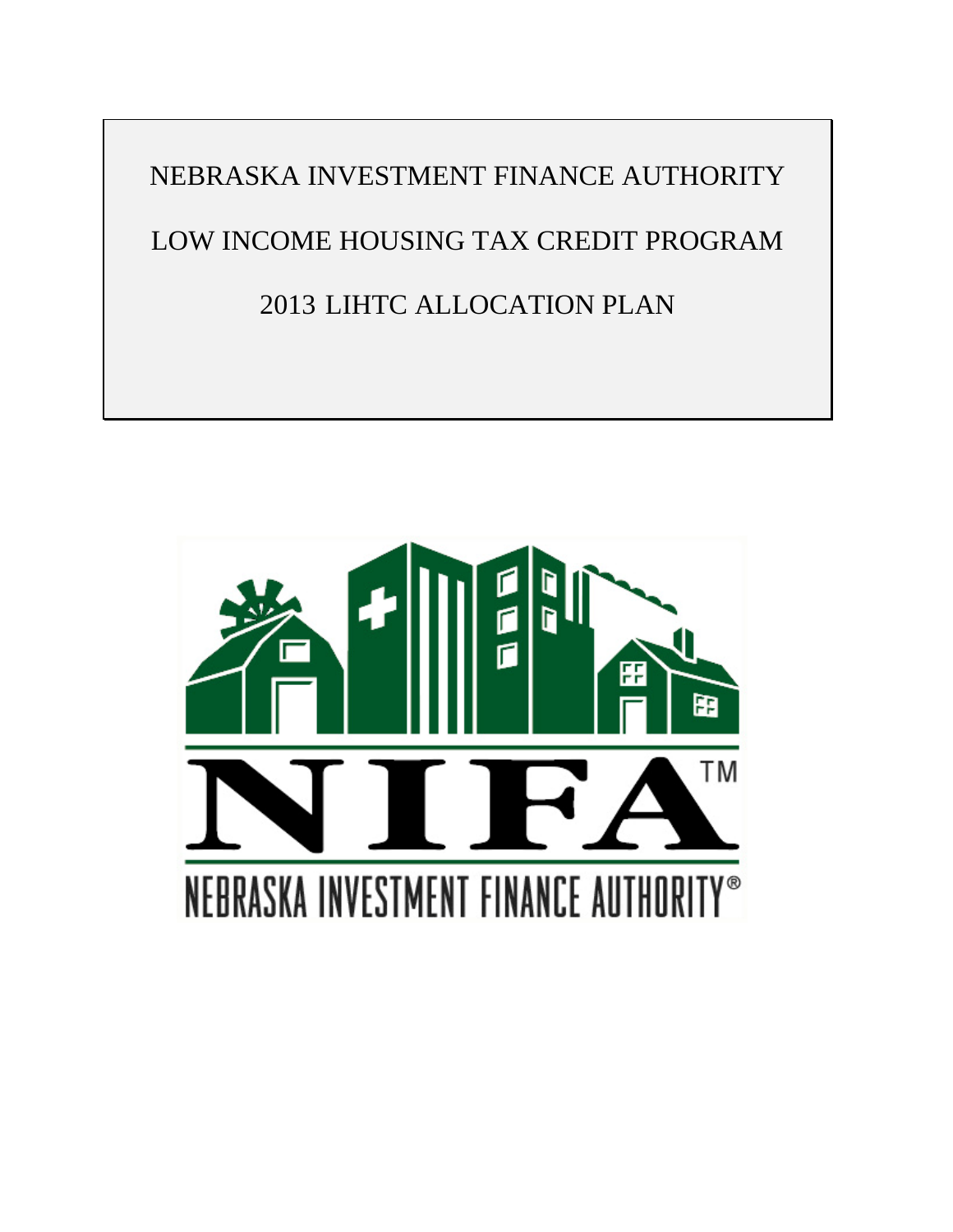# **LOW INCOME HOUSING TAX CREDIT PROGRAM**

## **2013 LIHTC Allocation Plan**

## **Table of Contents**

#### **Page**

| 1.               |                                                      |                                                  |  |  |  |  |  |
|------------------|------------------------------------------------------|--------------------------------------------------|--|--|--|--|--|
|                  | 1.1<br>1.2                                           |                                                  |  |  |  |  |  |
| 2.               |                                                      |                                                  |  |  |  |  |  |
|                  | 2.1<br>2.2<br>2.3<br>2.4<br>2.5<br>2.6               |                                                  |  |  |  |  |  |
| 3.               |                                                      |                                                  |  |  |  |  |  |
|                  | 3.1<br>3.2<br>3.3<br>3.4<br>3.5<br>3.6<br>3.7<br>3.8 | LATE FEE-CONDITIONAL RESERVATION DOCUMENTATION 7 |  |  |  |  |  |
|                  | 3.9<br>3.10<br>3.11                                  |                                                  |  |  |  |  |  |
| $\overline{4}$ . |                                                      |                                                  |  |  |  |  |  |
|                  | 4.1<br>4.2<br>4.3<br>4.4<br>4.5<br>4.6<br>4.7<br>4.8 |                                                  |  |  |  |  |  |
|                  | 4.9                                                  |                                                  |  |  |  |  |  |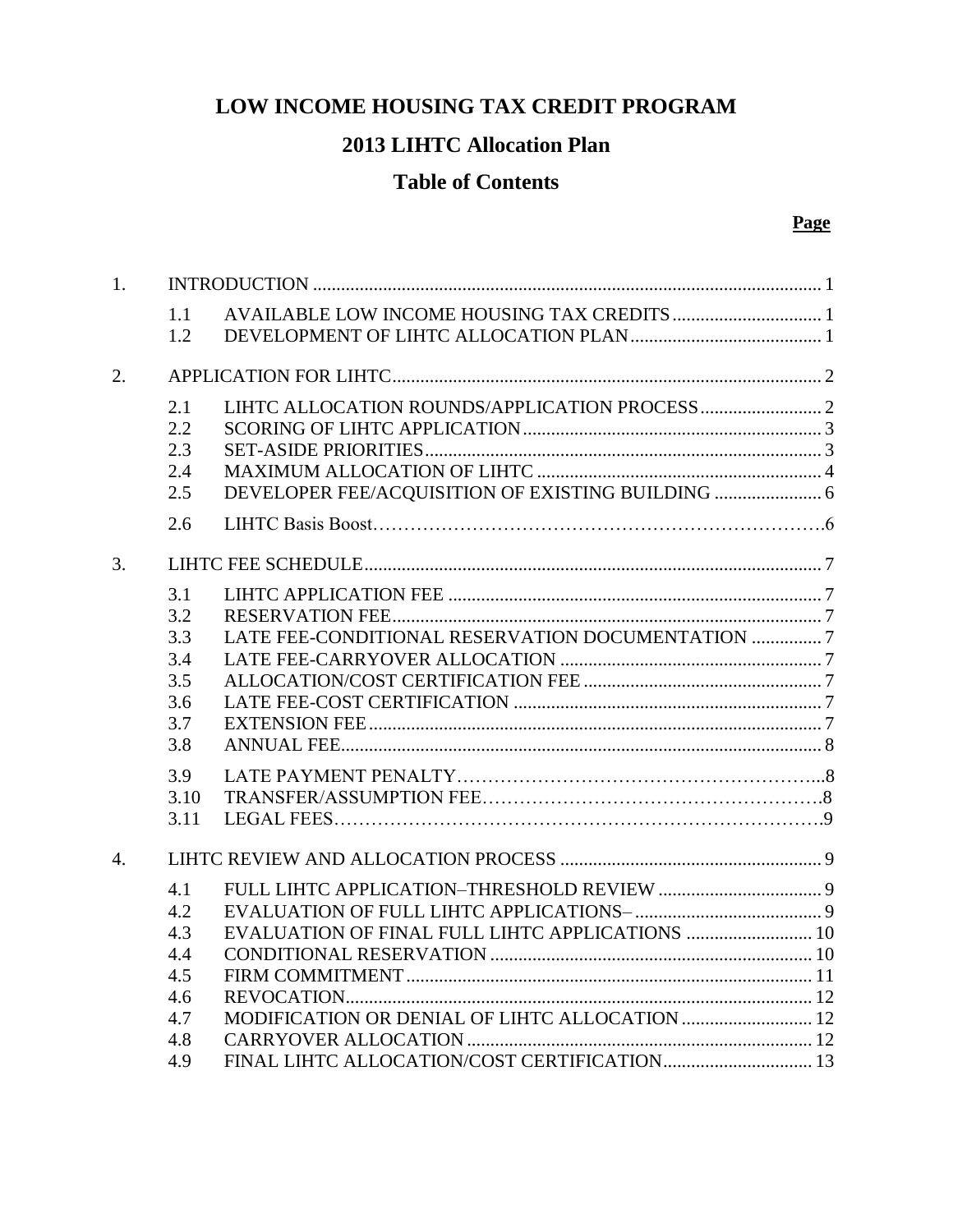| 5. |      | CRANE PROGRAM APPLICATION AND ALLOCATION PROCESS  14 |  |  |  |
|----|------|------------------------------------------------------|--|--|--|
|    | 5.1  | MAXIMUM ALLOCATION OF LIHTC UNDER THE CRANE          |  |  |  |
|    | 5.2  | LIHTC BASIS BOOST UNDER THE CRANE PROGRAM17          |  |  |  |
| 6. |      |                                                      |  |  |  |
|    | 6.1  |                                                      |  |  |  |
|    | 6.2  |                                                      |  |  |  |
|    | 6.3  |                                                      |  |  |  |
|    | 6.4  | LATE FEE-CONDITIONAL RESERVATION DOCUMENTATION  18   |  |  |  |
|    | 6.5  |                                                      |  |  |  |
|    | 6.6  |                                                      |  |  |  |
|    | 6.7  |                                                      |  |  |  |
|    | 6.8  |                                                      |  |  |  |
|    | 6.9  |                                                      |  |  |  |
|    | 6.10 |                                                      |  |  |  |
|    | 6.11 |                                                      |  |  |  |
|    | 6.12 |                                                      |  |  |  |
| 7. |      |                                                      |  |  |  |
|    | 7.1  |                                                      |  |  |  |
|    | 7.2  |                                                      |  |  |  |
|    | 7.3  | LIHTC APPLICATIONS SUBMITTED BY CRANE PROGRAM        |  |  |  |
|    | 7.4  | EVALUATION OF LIHTC APPLICATIONS UNDER THE CRANE     |  |  |  |
|    |      |                                                      |  |  |  |
|    | 7.5  |                                                      |  |  |  |
|    | 7.6  |                                                      |  |  |  |
|    | 7.7  |                                                      |  |  |  |
|    | 7.8  |                                                      |  |  |  |
|    | 7.9  |                                                      |  |  |  |
|    | 7.10 |                                                      |  |  |  |
| 8. |      |                                                      |  |  |  |
| 9. |      |                                                      |  |  |  |
|    | 9.1  |                                                      |  |  |  |
|    | 9.2  |                                                      |  |  |  |
|    | 9.3  |                                                      |  |  |  |
|    | 9.4  |                                                      |  |  |  |
|    | 9.5  |                                                      |  |  |  |
|    | 9.6  |                                                      |  |  |  |
|    | 9.7  |                                                      |  |  |  |
|    | 9.8  |                                                      |  |  |  |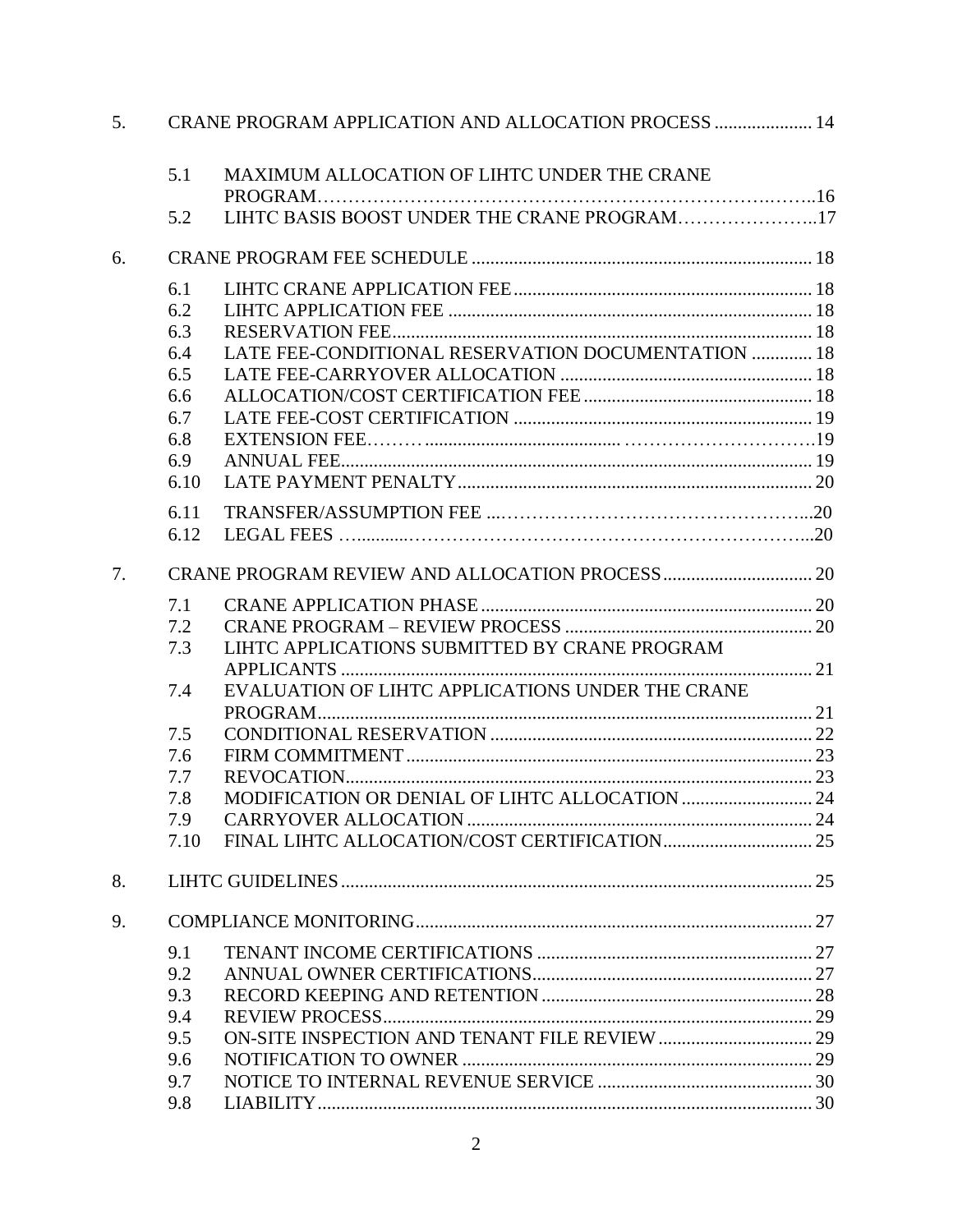# **NEBRASKA INVESTMENT FINANCE AUTHORITY 2013 LIHTC ALLOCATION PLAN**

## **1. INTRODUCTION**

### **1.1 AVAILABLE LOW INCOME HOUSING TAX CREDITS**.

In 2013, the Nebraska Investment Finance Authority ("NIFA") will have approximately \$4,000,000 of Low Income Housing Tax Credits ("LIHTC") based on the Bureau of Census Current Population Report for Nebraska multiplied by [\$2.20] (as may be adjusted). The amount of LIHTC's available may be increased by LIHTC returned to NIFA from prior years or LIHTC allocated to Nebraska from the 2013 national LIHTC pool.

### **1.2 DEVELOPMENT OF LIHTC ALLOCATION PLAN**.

The 2013 LIHTC Allocation Plan is the result of public dialogue between NIFA and a number of individuals from many parts of Nebraska, with diverse backgrounds and interests in the LIHTC Program. A public hearing on the proposed 2013 LIHTC Package (the "LIHTC Package") which includes the, Allocation Plan, LIHTC Application, Carryover Allocation Procedures Manual, Cost Certification Procedures Manual, LIHTC Forms and Documents and Land Use Restriction Agreement was held in Lincoln, Nebraska (the "LIHTC Program") . All comments received by NIFA were taken into consideration in developing and drafting the LIHTC Package.

The LIHTC Package was approved by the Nebraska Investment Finance Authority Board of Directors and was forwarded to the Governor of the State of Nebraska for approval. The LIHTC Package encourages the selection of developments that serve to address the most pressing housing needs of Nebraska, within the guidelines and requirements under Section 42 of the Internal Revenue Code of 1986, as amended (the "Code"). NIFA, at its sole discretion, reserves the right to modify or waive any conditions, which are otherwise not mandated by the Code, contained in the LIHTC Package. Modifications by NIFA may include, but are not limited to, changes which provide for better coordination with other state and federal programs and/or funding sources.

The LIHTC Package may be amended from time to time as new guidelines and regulations are issued under Section 42 of the Code or as NIFA deems necessary to meet the LIHTC Program goals and objectives.

Persons wishing to apply for LIHTC must complete a 2013 LIHTC Application online (the "LIHTC Application"). (See "CRANE Application and Allocation Process" below for LIHTC available pursuant to the CRANE Program.) The LIHTC online Application can be obtained by contacting NIFA, or by visiting NIFA's Internet Web site (www.NIFA.org).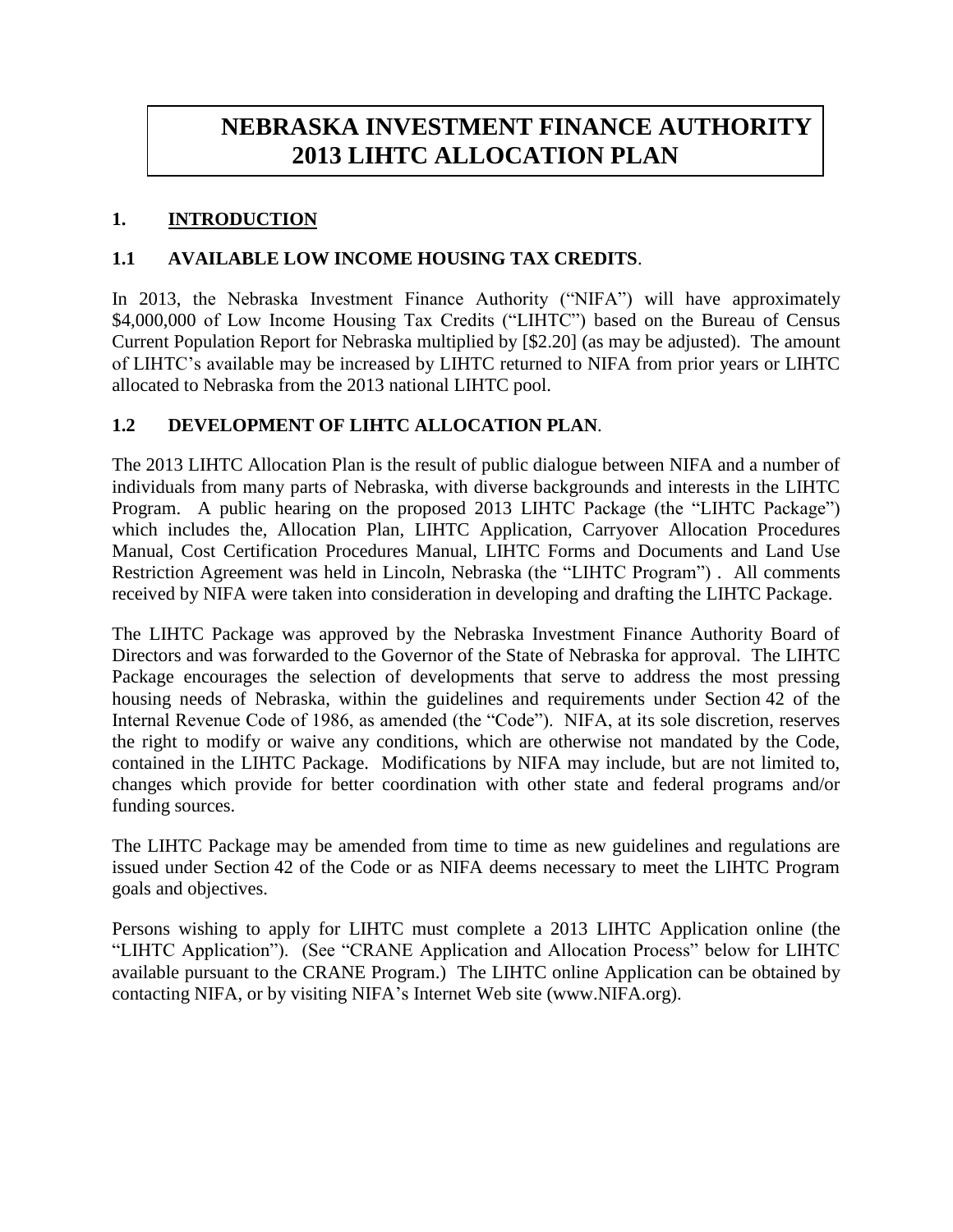## **2. APPLICATION FOR LIHTC**

## **2.1 LIHTC ALLOCATION ROUNDS/APPLICATION PROCESS**.

Allocation Rounds. There will be at least two (2) Allocation Rounds. For a development to be eligible for review during an Allocation Round, a complete LIHTC Application and all required supporting information must be received by NIFA via the online funding application system by the deadline for that Allocation Round. Developments that do not submit a complete LIHTC Application, with correctly attached Exhibits and application fee, will not be reviewed or scored by NIFA. The LIHTC Application is available from NIFA's web site at [www.NIFA.org.](http://www.nifa.org/)

| 2013                                                    | <b>Application</b><br><b>Deadline</b><br>(no later than 5:00<br>p.m. CST) | <b>LIHTC</b><br><b>Reservations</b><br><b>Issued</b> | Approximate<br><b>LIHTC</b> to be<br>Reserved* | Approximate<br><b>HOME</b> funds<br>available through<br>joint application<br>process with<br><b>Nebraska</b><br>Department of<br><b>Economic</b><br><b>Development</b> |
|---------------------------------------------------------|---------------------------------------------------------------------------|------------------------------------------------------|------------------------------------------------|-------------------------------------------------------------------------------------------------------------------------------------------------------------------------|
| Round 1<br>Full Application-<br>Threshold<br>Review:    | February 4, 2013                                                          |                                                      |                                                |                                                                                                                                                                         |
| Round 1<br><b>Final Full</b><br>Application:            | March 18, 2013                                                            | April 19, 2013<br>(tentative)                        |                                                | \$1.3 million for<br>Round 1 and<br><b>CRANE</b>                                                                                                                        |
| Round 2<br>Full Application-<br>Threshold<br>Review:    | May 6, 2013                                                               |                                                      |                                                |                                                                                                                                                                         |
| Round <sub>2</sub><br><b>Final Full</b><br>Application: | June 3, 2013                                                              | June 21, 2013<br>(tentative)                         | <b>Balance of LIHTC</b>                        | <b>Balance of HOME</b><br>funds                                                                                                                                         |
| <b>Additional Round*</b>                                |                                                                           |                                                      |                                                |                                                                                                                                                                         |

NIFA will hold the following Allocation Rounds:

\*NIFA reserves the right to hold additional Allocation Rounds or make changes to the above Allocation Rounds as it deems necessary to meet LIHTC Program goals and objectives.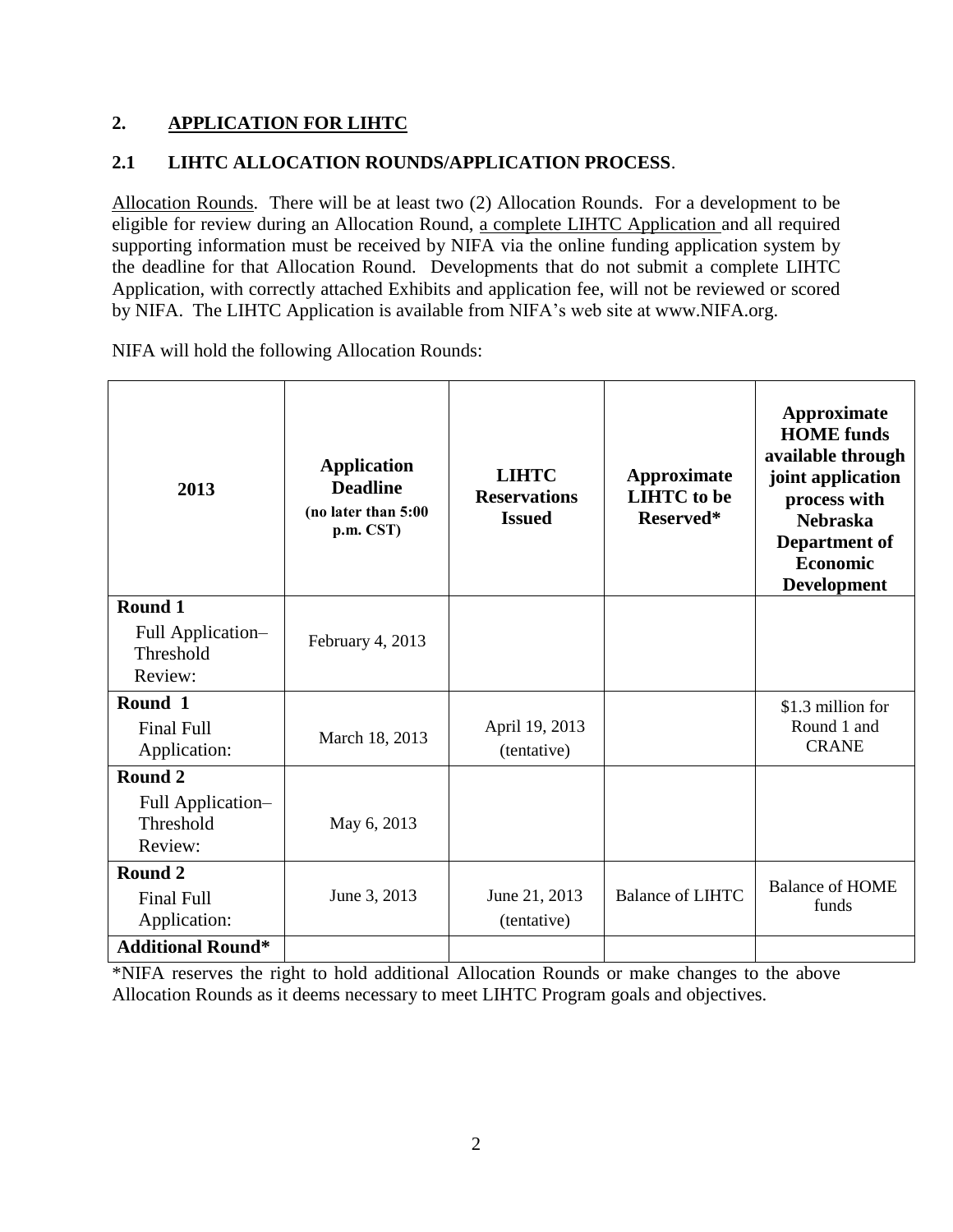LIHTC Applications that do not receive a Conditional Reservation in one Allocation Round may be carried over for consideration in a subsequent Allocation Round in the same allocation year provided that:

- (a) Applicant notifies NIFA, in writing, that it still would like the development to be considered in the next Allocation Round;
- (b) The development previously met the threshold criteria established by NIFA;
- (c) Evidence is provided to NIFA showing that site control, financing commitments and any other required time-sensitive documents for the development remain valid; and
- (d) There have been no substantial or material changes to the LIHTC Application.

### **2.2 SCORING OF LIHTC APPLICATION**.

The following criteria will be reviewed for purposes of scoring each LIHTC Application:

- Threshold Criteria
- Other Selection Criteria
- NIFA Scored Criteria

**NOTE**: LIHTC Applications will be scored SOLELY on information provided in the LIHTC Application.

**NOTE**: Developments receiving financing from the United States Department of Agriculture Rural Development program must have a subsidy layering review and complete underwriting analysis before such developments will be considered eligible for LIHTC.

#### **2.3 SET-ASIDE PRIORITIES**.

All Nebraska LIHTC allocations will be based on special set-asides, federal law and the NIFA scoring system, which incorporates various Nebraska housing priorities. Notwithstanding the above, developments receiving an allocation of tax-exempt bonds will not be included for purposes of determining the set-asides, or required to compete with developments not receiving tax-exempt bond financing. Tax-exempt bond financed developments will be required to meet the requirements of this Allocation Plan in order to receive an allocation of LIHTC.

#### (a) **NON-PROFIT SET-ASIDE**.

NIFA will reserve at least ten percent (10%) of its annual LIHTC authority to qualified non-profit sponsors, as required by Code Section 42(h)(5). To qualify for this set-aside, the development sponsor must: (i) be a qualified nonprofit tax-exempt organization within Section  $501(c)(3)$  or  $501(c)(4)$  of the Code, (ii) have as one of its exempt purposes the fostering of low-income housing, (iii) own an interest in the development (directly or through a wholly owned subsidiary) and (iv) materially participate on a regular, continuous and substantial basis in the operation of the development throughout the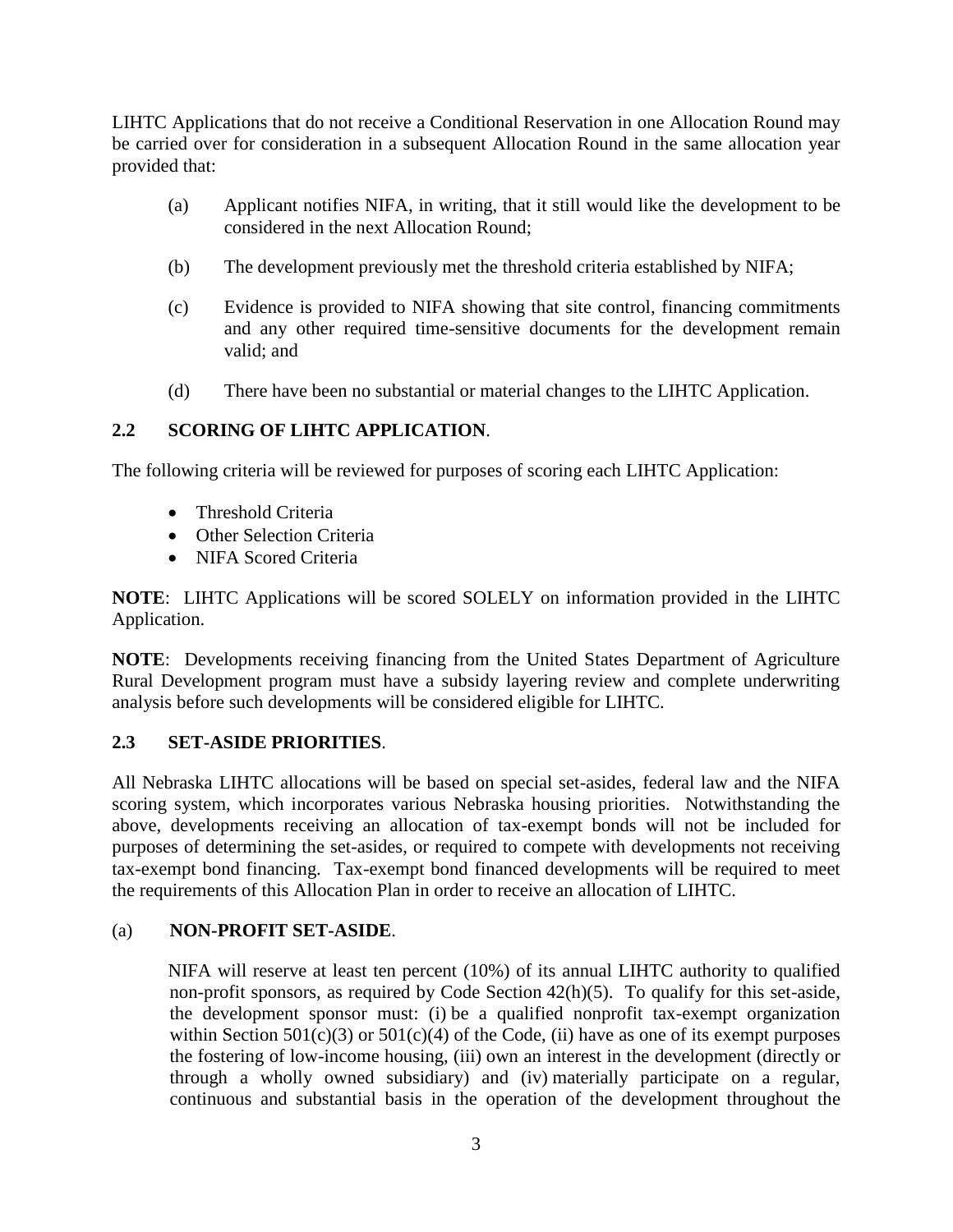development's 15-year compliance period. The non-profit entity must not have been formed for the principal purpose of competition in the non-profit set-aside.

#### (b) **METRO/NON-METRO SET-ASIDE**.

Metro/Non-Metro set-aside will be as follows:

| <b>Percentage of Total</b><br><b>LIHTC</b><br><b>Allocation</b> | Area                                  | County                                                          |
|-----------------------------------------------------------------|---------------------------------------|-----------------------------------------------------------------|
| 50% - Metro                                                     | <b>South Sioux City</b><br><b>MSA</b> | (Dakota and Dixon)<br>Counties)                                 |
|                                                                 | Lincoln MSA                           | (Lancaster and Seward<br>Counties)                              |
|                                                                 | Omaha MSA                             | (Cass, Douglas, Sarpy,<br>Saunders, and Washington<br>Counties) |
| $50\%$ -<br>Non-Metro                                           | <b>Balance of Nebraska</b>            |                                                                 |

Note: NIFA will use its best efforts to maintain the Metro/Non-Metro set-aside through Allocation Rounds 1 and 2.

#### (c) **COLLABORATIVE RESOURCES ALLOCATION FOR NEBRASKA SET-ASIDE**.

In an effort to encourage economic growth, community development and the provision of affordable housing, NIFA will set-aside up to 33% of Nebraska's annual LIHTC authority to be allocated under the Collaborative Resources Allocation for Nebraska (the "CRANE Program"). All CRANE applications will be scored and compete against other CRANE applications. The maximum LIHTC allocation to any single development in the CRANE set-aside will be no more than 33% of Nebraska's annual LIHTC authority. Further details regarding the CRANE Program can be found at page 13. If the LIHTC's in the CRANE Program are not fully reserved, the unreserved amount will be available for all developments.

#### **2.4 MAXIMUM ALLOCATION OF LIHTC**.

(a) The maximum LIHTC allocation to any single development in the Allocation Rounds will be no more than 33% of Nebraska's annual LIHTC authority. No development may be divided into two or more developments to receive more LIHTC in the same year. Multiple applications in the same year determined to be a single development will be returned to the applicant and all fees forfeited.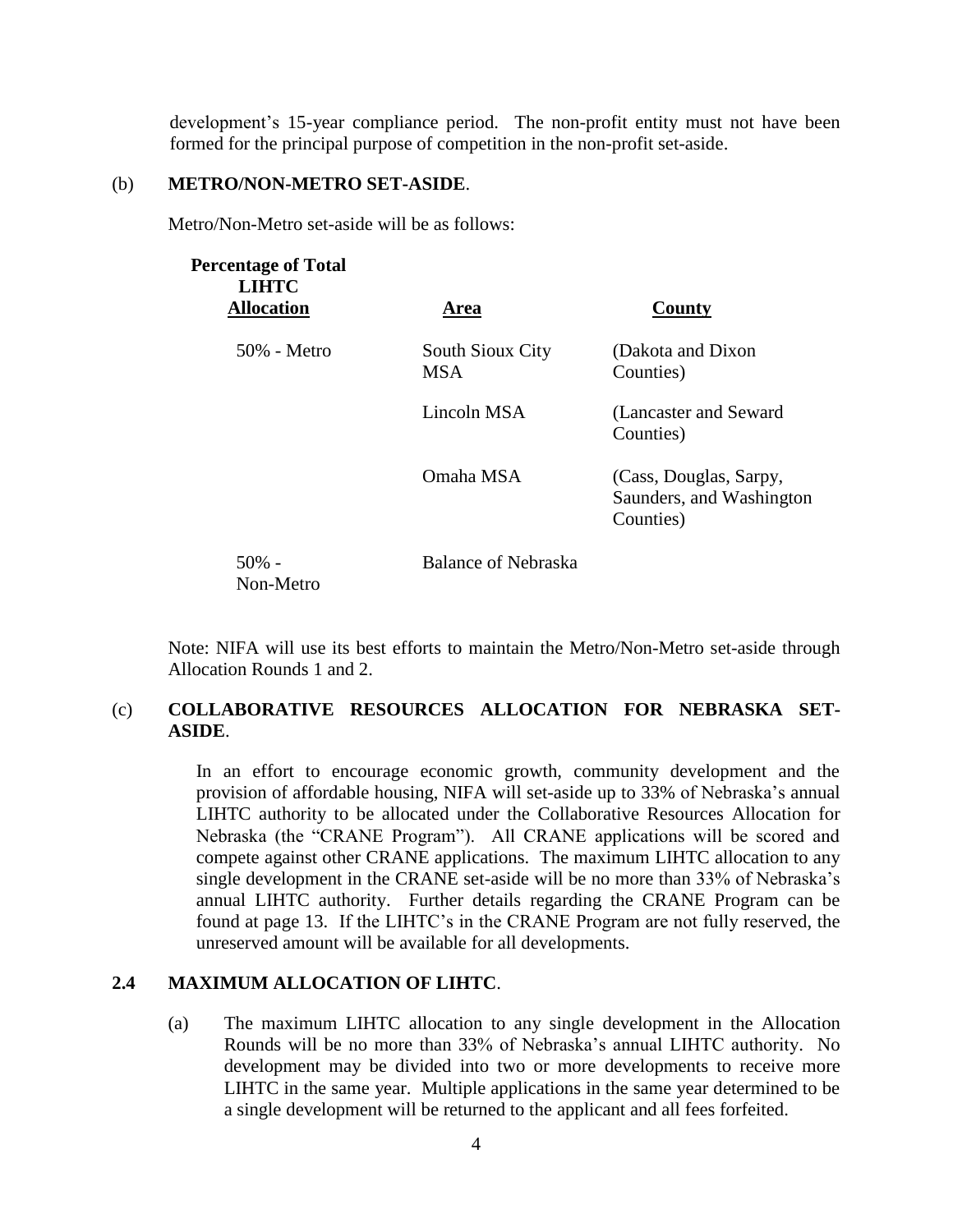- (b) No one owner, developer, co-developer, sponsor, any member of the development team, or an affiliate thereof with an "identity-of-interest" (excluding property management control) will be eligible to receive more than a total of 33% of Nebraska's annual LIHTC authority (LIHTC received under the CRANE Program will be added to the total LIHTC amount when determining the ratio of LIHTC received under Nebraska's annual LIHTC authority). An exception to this limitation may be made to ensure maximum distribution and/or effective utilization of LIHTC pursuant to the review and oversight of NIFA's Executive Director. NIFA's Executive Director also reserves the right to reduce the total percentage of LIHTC allocated to any one developer.
- (c) Each LIHTC Application will be evaluated by NIFA to determine the amount of LIHTC to be allocated to the development. LIHTC allocations will be limited to the amount necessary to ensure the financial feasibility of the development based on the pro-forma information submitted by the developer and other materials, as NIFA may deem necessary.
- (d) After completion of the Round 2 process, if any LIHTC's (under either the CRANE Program or the competitive process) have not been reserved, then such remaining LIHTC's may be either transferred to the competitive process or to the CRANE Program upon recommendation of the Executive Director and approval of NIFA's Board of Directors.
- (e) For purposes of determining the amount of LIHTC allocable to the development, NIFA will limit the amount of developer/contractor overhead, profit and fees, general requirements, and consultant fees included in the eligible basis to an amount not to exceed 24% of the total eligible basis of the development. In addition, any fees calculated on eligible basis above \$125 per square foot for new construction and \$70 per square foot for rehabilitation will not be included in the allowable eligible basis amount.

#### Example: Total Eligible Basis

- (Builder/Contractor Overhead)
- (Builder/Contractor Profit)
- (General Requirements)
- (Developer Overhead)
- (Developer Fee)
- (Tax Credit Consultant Fee)
- (Real Estate Consultant Fee)

 $=$  Adjusted Eligible Basis (Limited to \$125 per square foot for new construction and \$70 per square foot for rehabilitation)

x 24%

= Maximum amount allowable for developer,

contractor overhead  $&$  profit, general requirements  $&$  consultant fees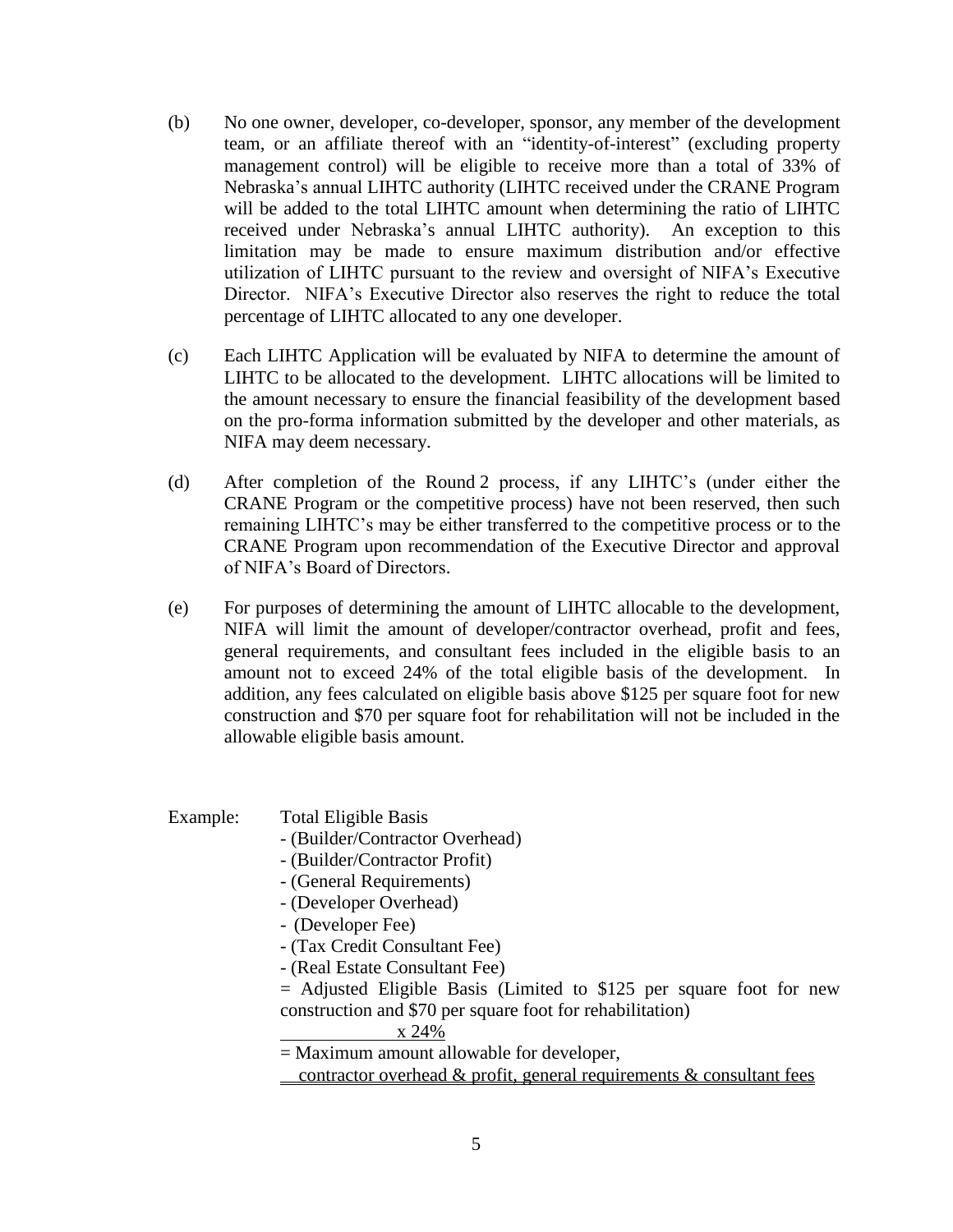NIFA may modify the above percentage upon receipt of a written request submitted with the LIHTC Application justifying the variance. If an identity of interest exists between the developer and builder/contractor, NIFA may reduce the total amount of such fees if it deems such fees excessive. Also, developments should be aware that NIFA may reduce the LIHTC allocation to achieve the range of 24% or the per square footage limits for these fees.

(f) For purposes of determining the amount of LIHTC allocable to the development, NIFA will limit the amount of architecture/engineering fees to an amount not to exceed 7% of hard construction costs (not to include contractor overhead/profit or general requirements).

#### **2.5 DEVELOPER FEE / ACQUISITION OF EXISTING BUILDING**

A developer fee will be allowed on the acquisition cost of an existing building that will also be rehabilitated. Such developer fee will be limited to 5% of the building acquisition costs excluding the cost of land and fees associated with the purchase of the land. Acquisition cost of the existing building(s) must be supported by an appraisal from an unrelated third party and a settlement statement.

### **2.6 LIHTC BASIS BOOST**

As authorized by the Housing and Economic Recovery Act of 2008 (H.R. 3221), NIFA may increase or "boost" the eligible basis by up to 30% ("Basis Boost") for designated buildings that are located outside of an established Qualified Census Tract (QCT) or Difficult Development Area (DDA). NIFA will review the financial feasibility of the development and measure the direct benefit of the Basis Boost to the tenants of the development when evaluating requests. Applicants may request the Basis Boost under the following guidelines if the Basis Boost is needed to make the development financially feasible:

- a. All developments may request up to a 15% Basis Boost;
- b. Developments located in non-metro areas (outside of an MSA) that have an average combined gross rent amount that would be affordable to households with an income less than 45% of the county's Area Median Income (AMI) may request up to a 20% Basis Boost.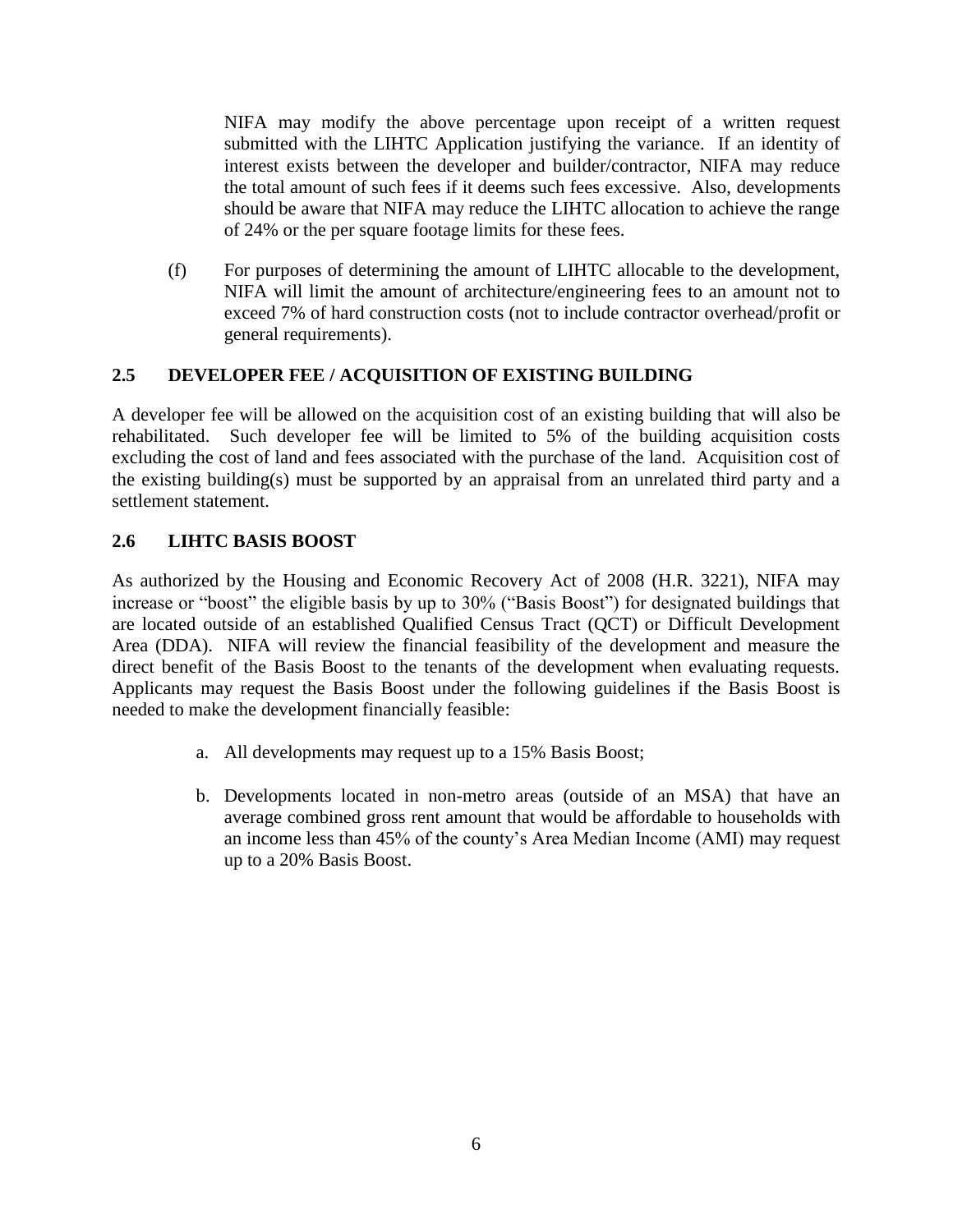#### **3. LIHTC FEE SCHEDULE**

#### **NIFA reserves the right to review \ restructure the overall fee schedule.**

#### **3.1 LIHTC APPLICATION FEE**.

A one-time non-refundable fee equal to the greater of 1% of the annual LIHTC requested or \$500 is due to NIFA at the earlier of submission at the Full Application-Threshold Review phase or Final Full Application phase.

#### **3.2 RESERVATION FEE**.

A non-refundable fee equal to the greater of 2% of the annual LIHTC stated in the Conditional Reservation or \$500 is due to NIFA no later than at the submission of the Conditional Reservation documentation.

### **3.3 LATE FEE – CONDITIONAL RESERVATION DOCUMENTATION.**

A late fee of 1% of the LIHTC conditional reservation amount will be assessed to developments that do not submit the Conditional Reservation Documentation as set forth below in Section 4.4 by the required deadline.

#### **3.4 LATE FEE - CARRYOVER ALLOCATION**.

A late fee of 1% of the LIHTC conditional reservation amount will be assessed to developments that do not submit the Carryover Allocation Documentation and 10% Test certification by the required deadline as set forth in the Carryover Allocation Procedures Manual

#### **3.5 ALLOCATION/COST CERTIFICATION FEE**.

A non-refundable fee equal to 2% of the annual LIHTC allocated is due to NIFA at the time of submission of the Final Cost Certification Documentation as set forth in the Final Cost Certification Procedures Manual.

#### **3.6 LATE FEE – COST CERTIFICATION**

A late fee of 1% of the LIHTC amount will be assessed to developments that do not submit the Cost Certification Documentation by the required deadline as set forth in the Cost Certification Procedures Manual.

#### **3.7 EXTENSION FEE.**

An extension fee of \$500 will be assessed for each request for an extension of any of the following deadlines: Conditional Reservation, Carryover Allocation, 10% Test Certification, and Final Cost Certification.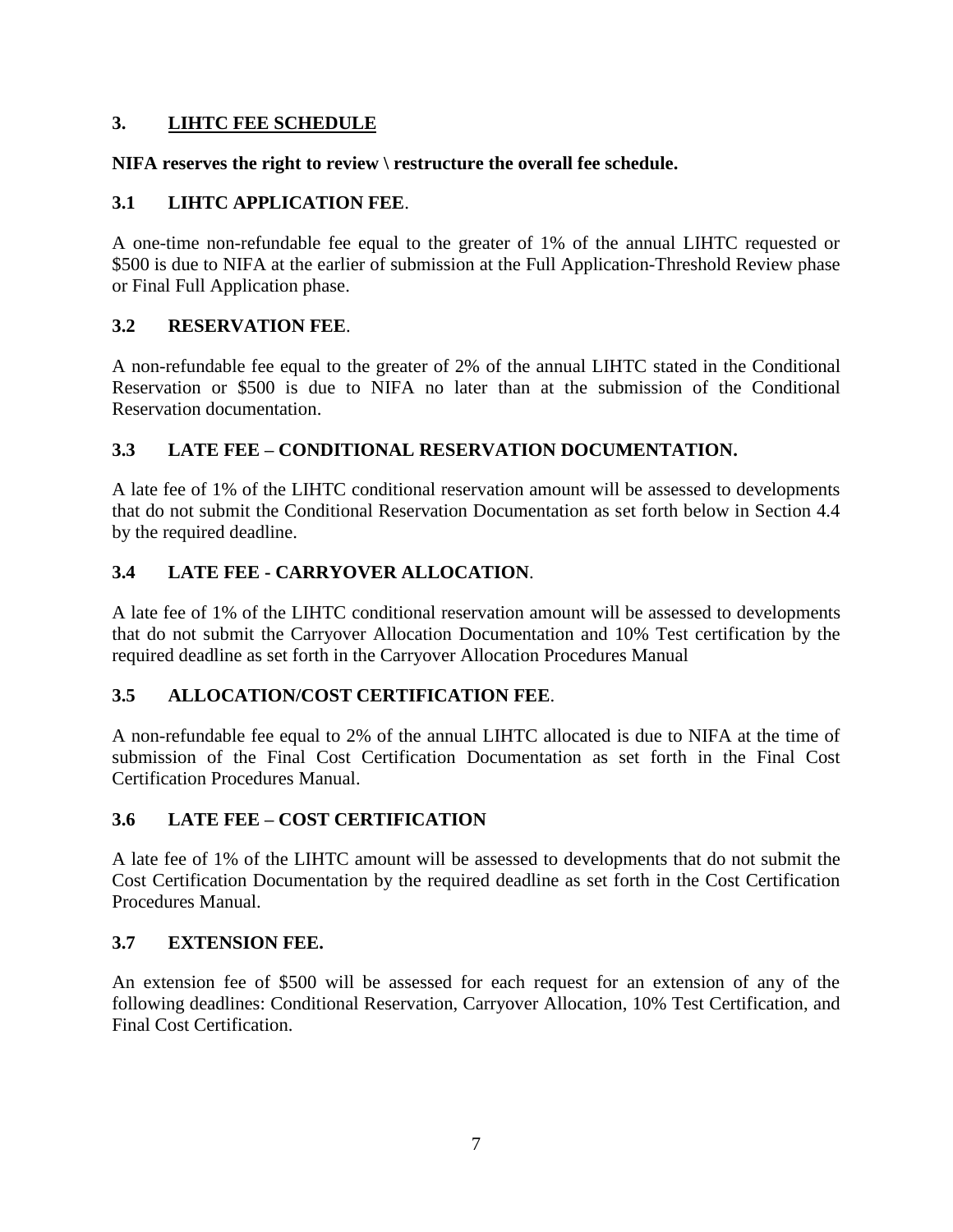Extensions are in NIFA's sole discretion and are available upon request under the following conditions:

- **1.** A written explanation of why the extension is needed, along with the proposed date that the information will be submitted to NIFA.
- **2.** Based on the facts and circumstances, the request for an extension is reasonable.
- **3.** The request for an extension is submitted to NIFA prior to the deadline for the original submittal.
- **4.** The Extension Fee is paid

#### **3.8 ANNUAL FEE**.

A non-refundable fee equal to the greater of 2% of the annual LIHTC allocated or \$500 is due to NIFA each year of the development's Compliance Period, which may be reduced at the discretion of NIFA's Executive Director.

Owners have the option to pay the Annual Fee for each year of the first 15 years upfront as part of their development budget. If an owner chooses to pay the Annual Fee in full for the first 15 years, the Annual Fee will be discounted to 1.5% of the annual LIHTC allocated multiplied by 15 years with a minimum fee of \$7,500.

Example: Annual Credit Amount x  $1.5\%$  x 15 years = Total Upfront Annual Fee for first 15 years.

If an owner elects to pay the full 15 years of the Annual Fee upfront, this should be reflected in the Development Budget within the LIHTC Application.

After the first 15 years, the Annual Fee will be payable as set forth in the Post Year-15 Monitoring Procedures.

#### **3.9 LATE PAYMENT PENALTY**.

A late payment penalty equal to 5% of the Annual Fee will be charged to all accounts that are more than 30 days delinquent. Any fees not collected will be turned over to legal counsel for collection. A LIHTC Application will not be considered by NIFA if the developer or owner of any development has any delinquent fees due or if there are items of substantial noncompliance on any other developments.

#### **3.10 TRANSFER/ASSUMPTION FEE**.

A nonrefundable fee of ¼ of 1% of the development's qualified basis may be assessed, at NIFA's discretion, for changes in the ownership structure of the development.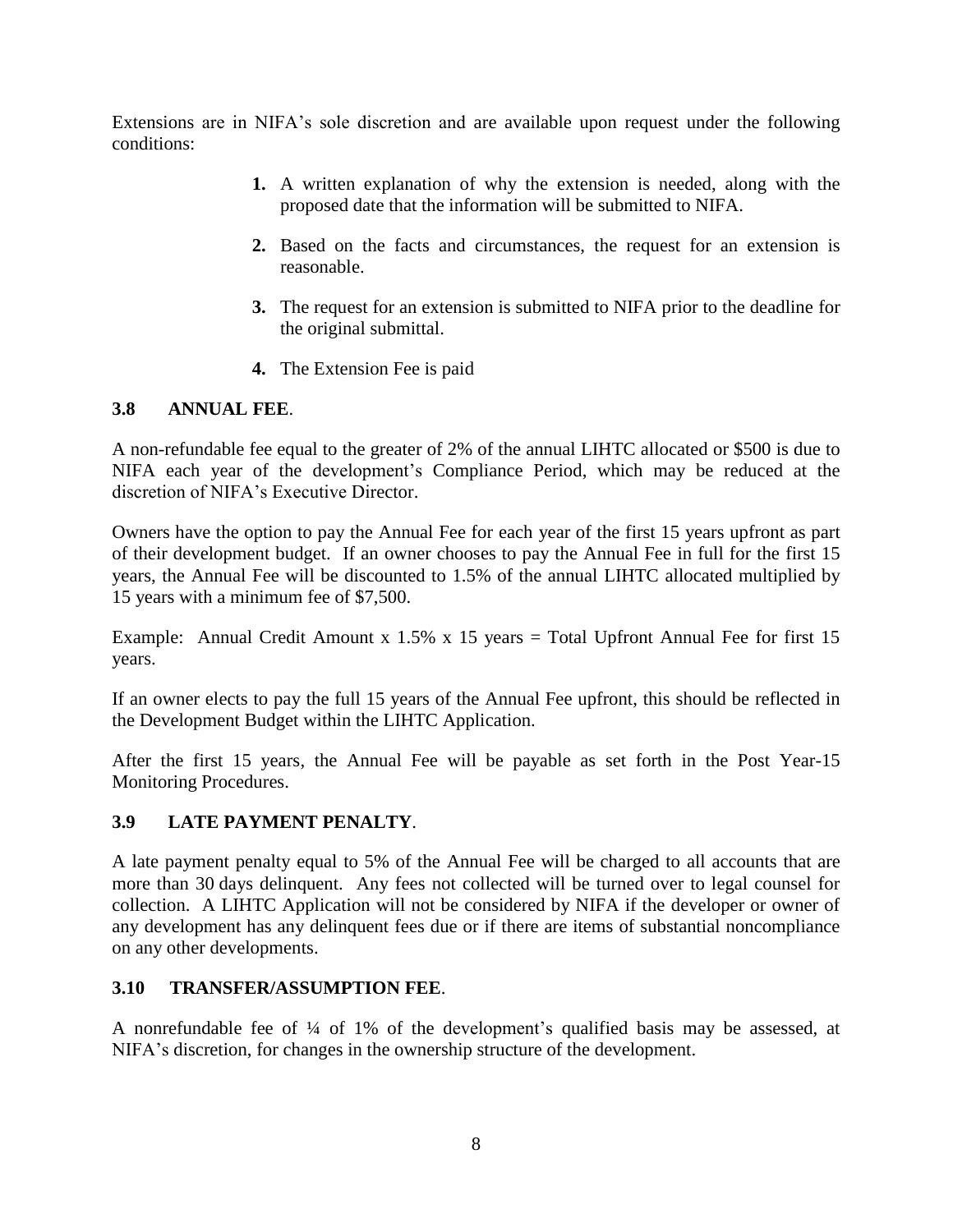NIFA reserves, commits and allocates LIHTC to partnerships, corporations, limited liability companies and individuals. Reservations and commitments of LIHTC's are nontransferable, and **any change in the partners/members of the development owner requires NIFA's prior written approval** (e.g., addition of a third party or removal of an individual/entity listed as part of the ownership of the development in the LIHTC Application).

## **3.11 LEGAL FEES**.

Extraordinary legal fees incurred by NIFA with respect to the development will be assessed and charged to the development owner, including but not limited to the following:

- Fees for research relating to irregular situations
- Ownership agreements
- Rental rate questions
- Unusual timing situations
- Specific technical questions related to Code Section 42

## **4. LIHTC REVIEW AND ALLOCATION PROCESS**

NIFA will use the following process in the allocation of LIHTC:

## **4.1 FULL APPLICATION–THRESHOLD REVIEW**.

To be considered for LIHTC, the **entire** original LIHTC Application plus three (3) copies must be completed, signed and accompanied by the nonrefundable LIHTC Application Fee as set forth in Section 3.1 and all Development Team members must be current on any fees owed to NIFA for existing or previously awarded developments. The LIHTC Application must meet all threshold criteria to qualify for the Final Full Application Round. Threshold criteria will require, among other things that the LIHTC Application provide documentation of the following:

- Architectural Plans
- Site control
- Financing commitments
- Zoning approval
- Affirmative Marketing Plan
- Owner's willingness to enter into a Land-Use Restriction Agreement
- Market study
- Capital Needs Assessment for rehabilitation developments
- Pre-notification of chief executive officer.

## **4.2 EVALUATION OF FULL APPLICATIONS–THRESHOLD REVIEW.**

(a) Each development will be evaluated based upon the information submitted in its LIHTC Application for the Application Round and such other information as requested by NIFA.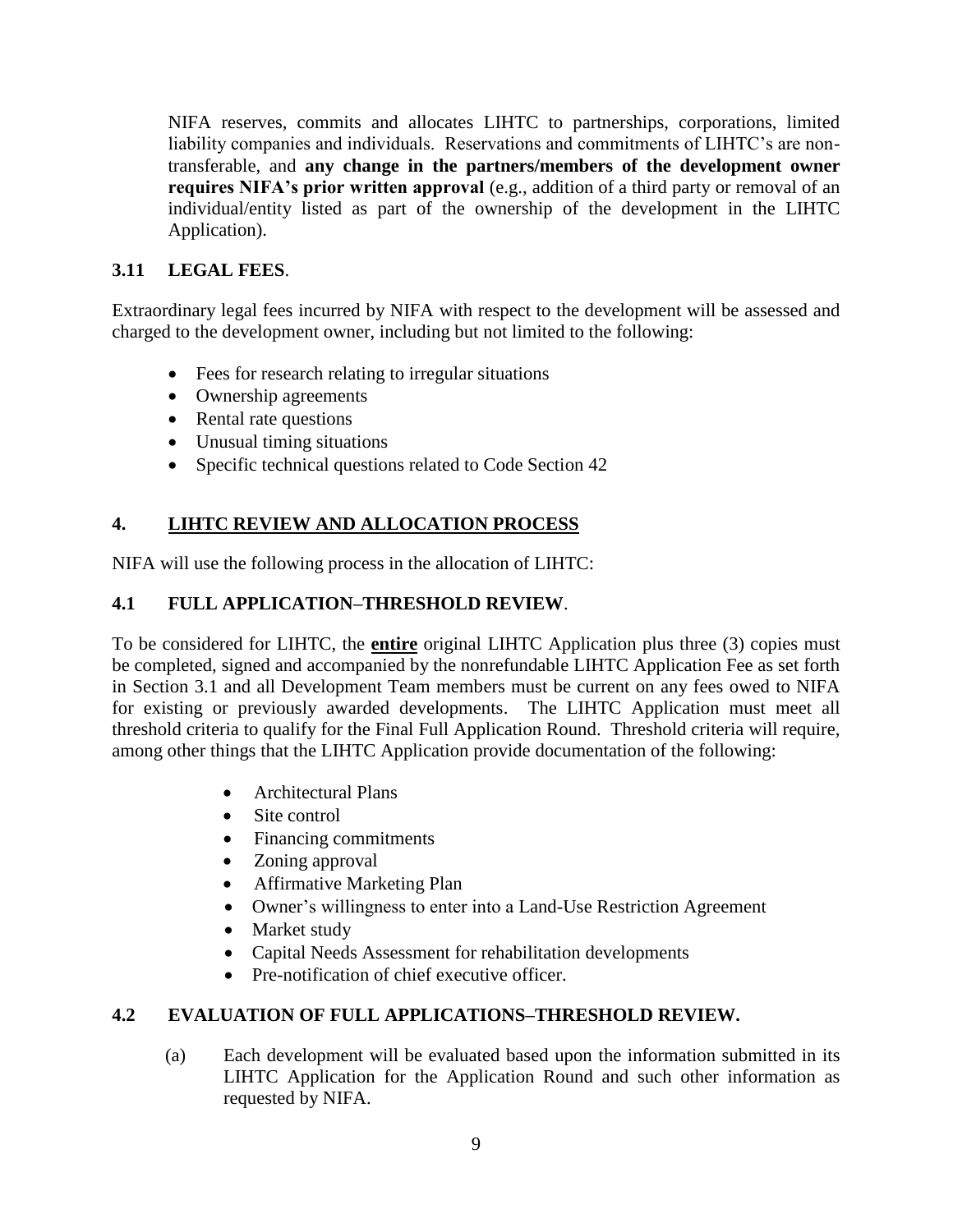(b) NIFA will communicate with development owners that do not meet the threshold criteria to provide guidance in how to meet the threshold criteria. Upon meeting the threshold criteria the development can proceed to the Final Full LIHTC Application Round as set forth in Section 2.1.

### **4.3 EVALUATION OF FINAL FULL APPLICATIONS**.

- (a) Each development will be evaluated based upon information submitted in its LIHTC Application and such other information as requested by NIFA.
- (b) Developments will be ranked based upon the total number of points awarded in all criteria categories and placed into the appropriate set-aside priorities.
- (c) NIFA will conduct an initial evaluation to determine the appropriate amount of LIHTC to be reserved, using data provided by the owner and according to NIFA benchmarks and Section 42 of the Code.

#### **4.4 CONDITIONAL RESERVATION**.

Successful LIHTC applicants will be notified in writing and receive a Conditional Reservation of LIHTC subject to the conditions set forth in the Conditional Reservation.

Within 90 days of notification of a Conditional Reservation, the development owner must submit to NIFA documentation of the following:

- (a) Payment of Reservation Fee and any other fees due to NIFA (including fees from all other developments sponsored by such applicant).
- (b) Syndication commitment (signed by both parties) outlining LIHTC equity contribution commitment or terms (i.e., percentage, proceeds to be received, etc.).
- (c) A Phase I Environmental Site Assessment prepared by an unrelated third party professional. For rehabilitation developments such report must include an assessment of the risks relating to lead-based paint, asbestos and radon.
- (e) Each development owner must agree to provide complete annual operating data and federal income tax returns to NIFA on a timely basis.
- (f) Firm commitments for all sources of funding (including construction and permanent sources and subsidies, if applicable).
- (g) A Fair Housing Certification in the form attached hereto as Exhibit A signed by the development's Architect certifying that the development will be constructed in compliance with the design and construction requirements set forth in the Fair Housing Act and Americans with Disabilities Act.
- (h) Provide to NIFA development status reports, in form and frequency as determined by NIFA, outlining the development's progress towards completion or satisfaction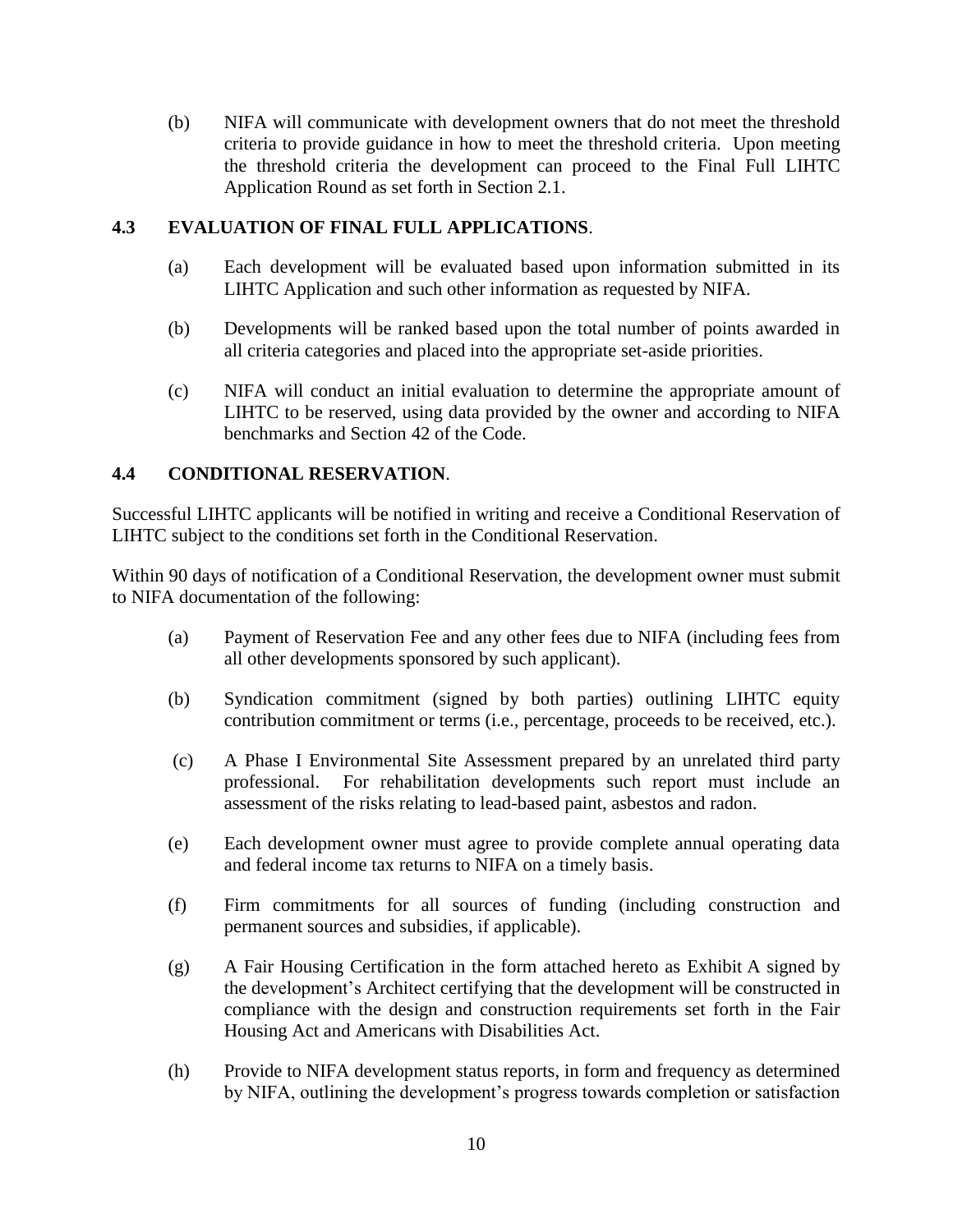of all requirements necessary to receive a Carryover Allocation Agreement or a final allocation of LIHTC. The Quarterly Progress Report attached hereto as Exhibit B should be utilized to submit such reports to NIFA by the  $5<sup>th</sup>$  day following the end of each calendar quarter. Information requested by NIFA, may include such items as zoning approvals, construction progress reports, site control documentation and cost analysis updates.

- (i) If the proposed development intends to utilize Historic Rehabilitation Tax Credits, NIFA will require evidence from the State Historic Preservation Office (SHPO) of the United States Department of the Interior National Park Service Part I approval of the historic rehabilitation of the development, if not previously submitted with the LIHTC Application.
- (j) Any other documentation required by NIFA.
- **NOTE:** Failure to meet the above requirements and/or other conditions imposed by NIFA, in its sole discretion, within the designated time frame will result in the termination of the development's Conditional Reservation of LIHTC. Extensions are in NIFA's sole discretion and are available upon request under the following conditions:
	- 1. A written explanation of why the extension is needed, along with the proposed date that the information will be submitted to NIFA.
	- 2. Based on the facts and circumstances, the request for an extension is reasonable.
	- 3. The request for an extension is submitted to NIFA prior to the 90-day deadline.
	- 4. The Extension Fee is paid

#### **4.5 FIRM COMMITMENT**.

Upon satisfaction of the conditions under the Conditional Reservation, NIFA will re-evaluate the LIHTC needs of the development to determine if any changes are warranted and then issue a Firm Commitment, subject to receipt of the following:

- (a) Execution of any disclaimers and other documents as required by NIFA;
- (b) Receipt of all fees due NIFA;
- (c) Firmness of terms for construction and permanent financing; and
- (d) Receipt of plans and specifications that are in conformance with the applicable local energy conservation code, the Fair Housing Amendments Act of 1988 (Pub. L. 100-430) (if applicable) and Americans with Disabilities Act (P.L. 101-336); Section 504 of the Rehabilitation Act of 1973 (29 U.S.C. 794).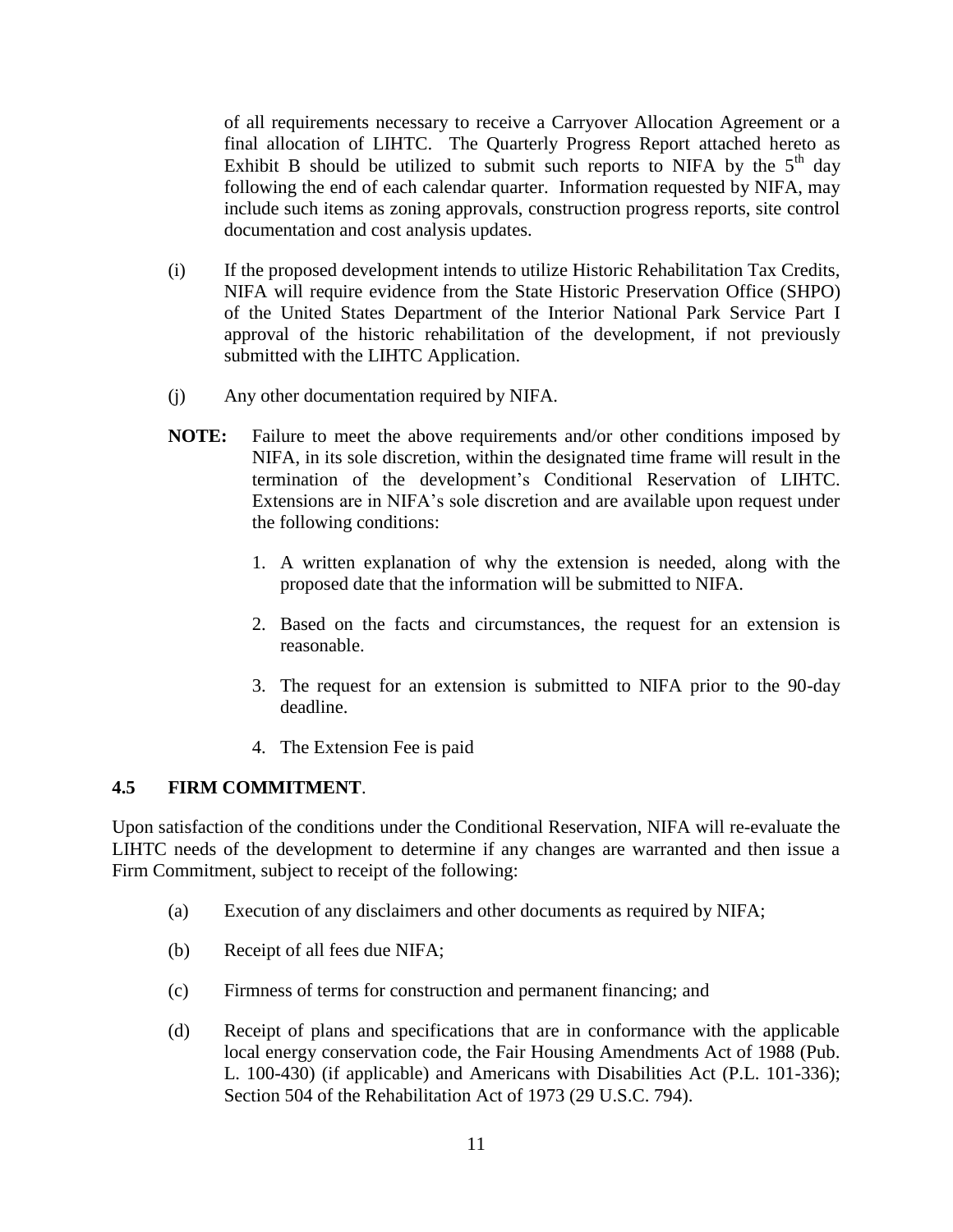#### **4.6 REVOCATION**.

NIFA may revoke a Future Binding Commitment, Conditional Reservation, Firm Commitment or LIHTC allocation for any development. Revocation may occur at NIFA's sole discretion due to actions taken by the development Owner, without NIFA's prior written approval, from the time a Future Binding Commitment, Conditional Reservation, or Firm Commitment are issued and up to the placed-in-service date of the development, for any of the following reasons:

- (a) Site change;
- (b) Change in ownership—a change in the parties involved in the ownership entity (e.g., addition of a third party or removal of an individual/entity named as part of the ownership entity in the LIHTC Application);
- (c) Change in unit design, square footage, unit mix, number of units, number of buildings, etc.;
- (d) Instances of curable non-compliance issues beyond the specified cure period on an applicant's existing LIHTC developments in any state; or
- (e) Change in rents charged to tenants.

#### **4.7 MODIFICATION OR DENIAL OF LIHTC ALLOCATION**.

NIFA may modify or deny the amount of LIHTC allocated to the development for any of the following reasons:

- (a) Information submitted to NIFA is determined to be fraudulent;
- (b) Failure to meet the conditions set forth in the Conditional Reservation;
- (c) Material changes in the actual costs and/or square footage of the development without the prior written approval of NIFA;
- (d) Development receives additional subsidies or financing other than those disclosed in the LIHTC Application without the prior written approval of NIFA;
- (e) Subsequent regulations are issued by the Department of the Treasury or the IRS pertaining to Section 42 of the Code; or
- (f) Applicant fails to promptly notify NIFA of any material or adverse changes from the original LIHTC Application.
- (g) Applicant fails to meet the 10% Test Certification or Placed in Service deadline.

#### **4.8 CARRYOVER ALLOCATION**.

Section 42 of the Code provides that NIFA may issue a carryover allocation (the "Carryover Allocation") to certain qualified developments, which will not be placed in service by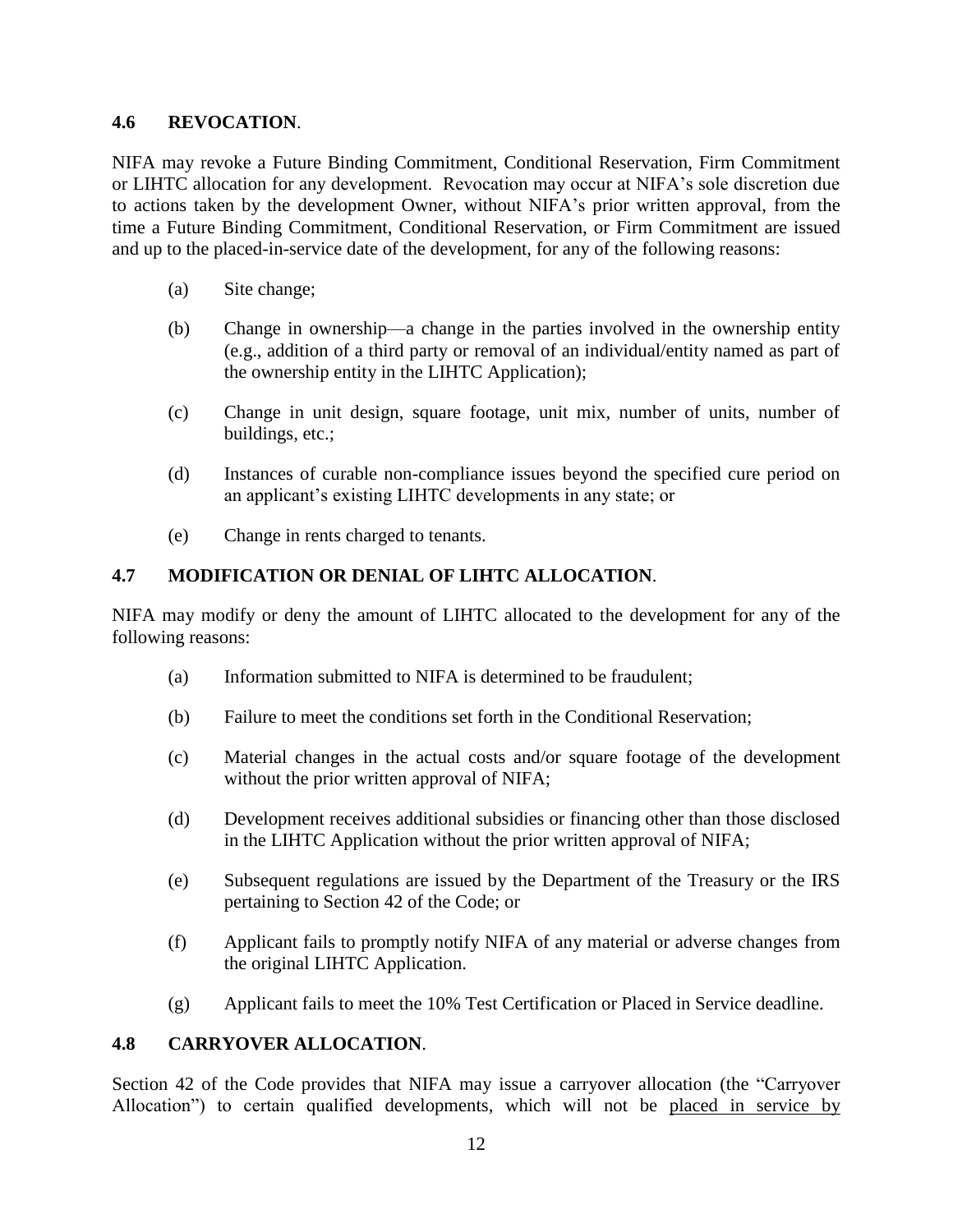December 31, 2013. This provision requires that 10% or more of the expected basis in the development must be incurred within one year from the date of the Carryover Allocation.

To request a Carryover Allocation, submit **two complete copies** of the following to NIFA by the required deadline:

- (a) The Carryover Allocation Documentation as set forth in the Carryover Allocation Procedures Manual.
- (b) 10% Test certification by an independent, third-party certified public accountant or attorney that 10% or more of the reasonably expected basis in the development determined as of the close of the second calendar year following the year in which the Conditional Reservation was made has been incurred by June 30, 2014. If the developer fee is included in the 10% test, it must be earned and reasonable for the services performed to date and evidenced by an agreement. (Note: amount included should not be greater than 20% of the total developer fee.)

All developments receiving a Conditional Reservation must submit the Carryover Allocation Documentation to NIFA no later than November 1, 2013. The 10% Test certification must be submitted to NIFA no later than June 30, 2014. If the Carryover Allocation Documentation and 10% Test certification are not submitted to NIFA by the specified deadlines, a 1% late fee, as discussed in Section 3.3, will be assessed to the development owner. A Carryover Allocation Agreement will not be issued to a development prior to payment of all fees due and payable to NIFA.

**NOTE**: Failure to submit the Carryover Allocation Documentation and 10% Test certification by the required deadlines may result in the revocation of the Conditional Reservation. Extensions may be requested as set forth in Section 3.7.

#### **4.9 FINAL LIHTC ALLOCATION/COST CERTIFICATION**.

No LIHTC allocation will be made until the development has been placed-in-service and submission of the Final Cost Certification Documentation, as set forth in the Cost Certification Procedures Manual, to NIFA. Final LIHTC allocations may be requested as soon as an eligible building has been placed in service. NIFA requires the submission of the Final Cost Certification Documentations by the deadlines set forth in the Cost Certification Procedures Manual. The LIHTC amount allocated to the development is based on NIFA's final determination of the qualified basis for the building or development and a review of the development's costs.

**NOTE**: Failure to submit the Final Cost Certification Documentation by the required deadlines set forth in the Final Cost Certification Procedures Manual may result in late fees or the revocation of the LIHTC allocation. Extensions may be requested as set forth in Section 3.7.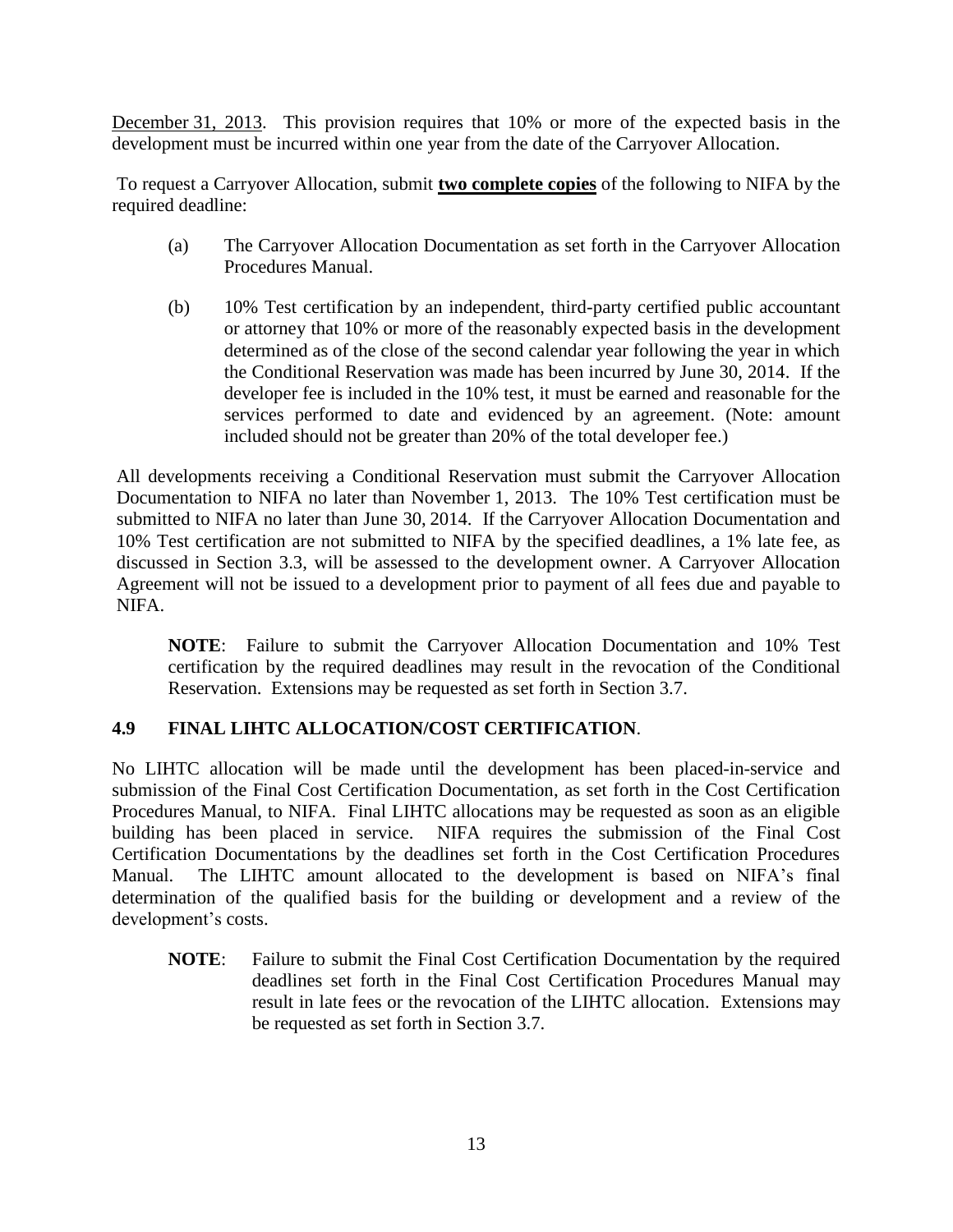#### **5. CRANE PROGRAM APPLICATION AND ALLOCATION PROCESS.**

In an effort to encourage economic growth, community development and the provision of affordable housing, NIFA will set-aside up to 33% of Nebraska's annual LIHTC authority to be allocated pursuant to the CRANE Program (set-aside can be increased as set forth in Section 2.4(e)). The CRANE Program is a strategic alliance between NIFA and other collaborating resource providers. The focus and primary purpose of the CRANE Program is to provide targeted resources to eligible applicants (communities, for profits and non-profits which have joined together) who are able to demonstrate that, through a public process, they have assessed the needs of their particular community with respect to economic development, housing development, community development, special needs populations (i.e., people with mental or physical disabilities) and have identified specific solutions to address those needs. Proposals submitted under the CRANE Program must demonstrate how current and potential employers and institutions (schools, hospitals, municipal service providers) located in the community will be involved in any proposed solutions. Such proposals shall also demonstrate the development of businesses and creation of jobs and the impact on the development of affordable housing in the area. NIFA will work with other collaborating resource providers to coordinate the various resources available for a community requesting funds for a development pursuant to the CRANE Program and identify those proposals which best demonstrate the need for LIHTC to address the needs identified by a community.

Communities/developers wishing to apply for LIHTC through the CRANE Program must meet with NIFA staff to determine eligibility, and if determined by NIFA to be eligible, complete a CRANE Program application ("CRANE Application"). CRANE Applications may be obtained by contacting NIFA, or downloading the application from the NIFA website [\(www.NIFA.org\)](http://www.nifa.org/). Developments eligible to apply for LIHTC through the CRANE PROGRAM include the following:

- (a) Developments that provide substantial benefit in one or more of the following areas:
	- Housing for individuals with special needs (such as physical or mental disabilities, substance abuse issues, homeless, or those experiencing severe economic distress), including housing for distressed populations with incomes below 30% of the applicable Area Median Income (AMI);
		- i. Housing for adults with serious mental illness or physical disabilities shall have a priority within each category described below
		- ii. Senior housing is considered special needs housing ONLY if the development serves households with incomes below 30% of the applicable AMI.
		- iii. At least 25% of the units must serve individuals with special needs.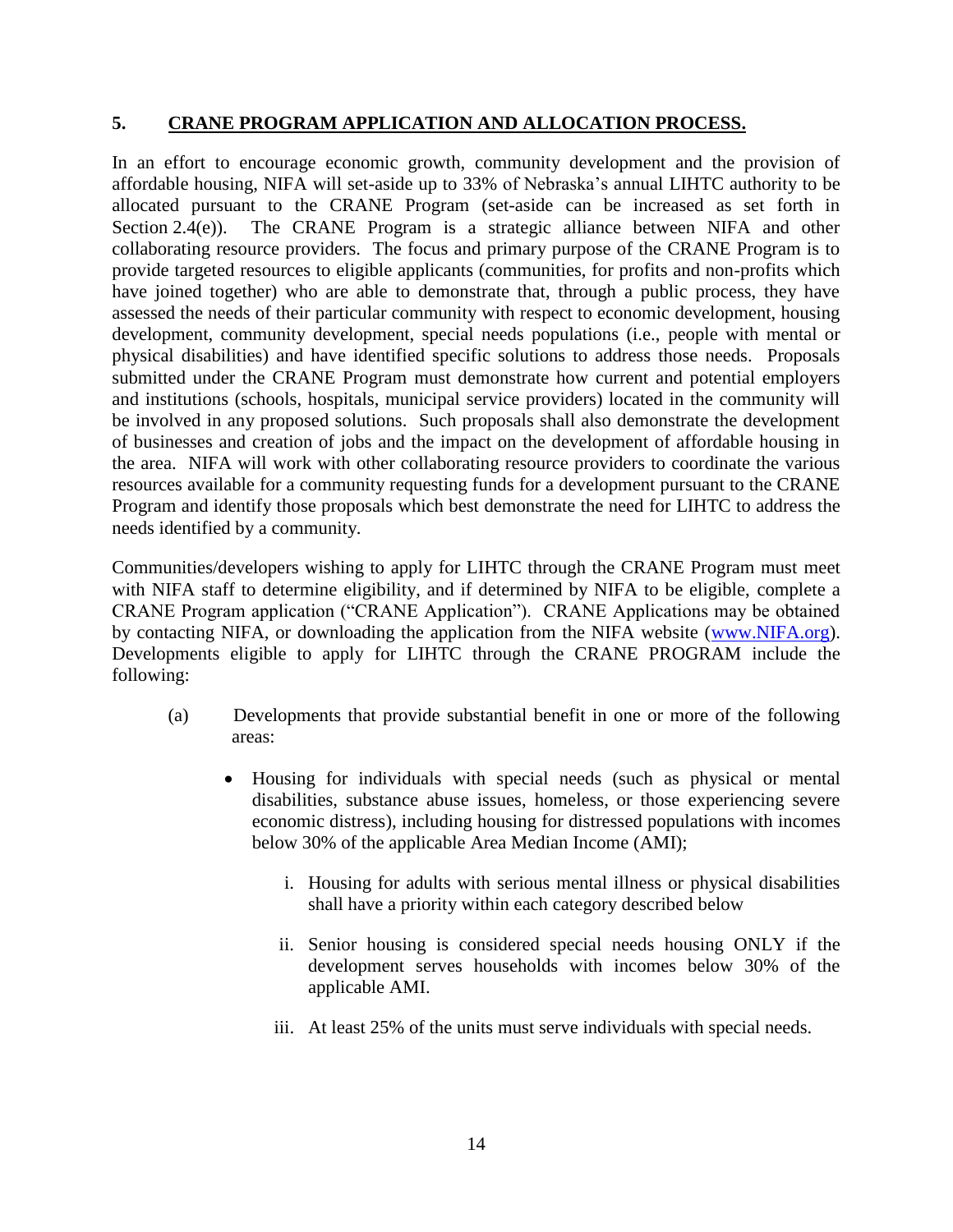Preservation of an existing affordable housing development that includes an ongoing project-based rental subsidy established under USDA, HUD, or other federal or state program;

#### OR

A rehabilitation or new construction development that creates a significant, ongoing project-based rental subsidy that is funded by Owner contributions or by a federal or state program.

The structural soundness and financial viability of such developments will be evaluated by NIFA and participating funding partners when determining eligibility under the CRANE Program.

- Native American Housing;
- Housing developments response to judicial findings (or settlement agreements or consent decrees) relating to housing deficiencies, housing discrimination or other housing issues; or
- Housing developments that are part of a neighborhood redevelopment plan (which plan has been approved by appropriate city or county authorities) for which there is a significant and material public investment that also include a minimum of 10% market rate units.
- A housing development located in a community with a current state or presidential disaster declaration that resulted in the loss of housing as determined by NIFA.

The CRANE Program will utilize a two-tier process. CRANE Program applicants must submit a complete originally executed and three copies of the CRANE Application with tabbed indexes for each exhibit in the CRANE Application, including the CRANE Application Fee of \$500. NIFA will accept CRANE Applications monthly by the close of the first business day thereof. NIFA will notify the applicant when its CRANE Application has been accepted and NIFA will develop a timeline to assign categorization status in which to meet the requirements under the CRANE Program. CRANE Applications will be categorized as follows:

|                      | Category 4: Conceptual                                         |
|----------------------|----------------------------------------------------------------|
| Category 3: Feasible |                                                                |
|                      | Category 2: In formation                                       |
|                      | Category 1: Ready, in all aspects, to proceed (Under contract) |

NIFA will notify the applicant when its CRANE Application has satisfied all the categorization status requirements under the CRANE Program, at which time the applicant must submit a completed LIHTC Application via the online funding application system and the LIHTC Application fee less the \$500 CRANE Application fee within the time periods specified by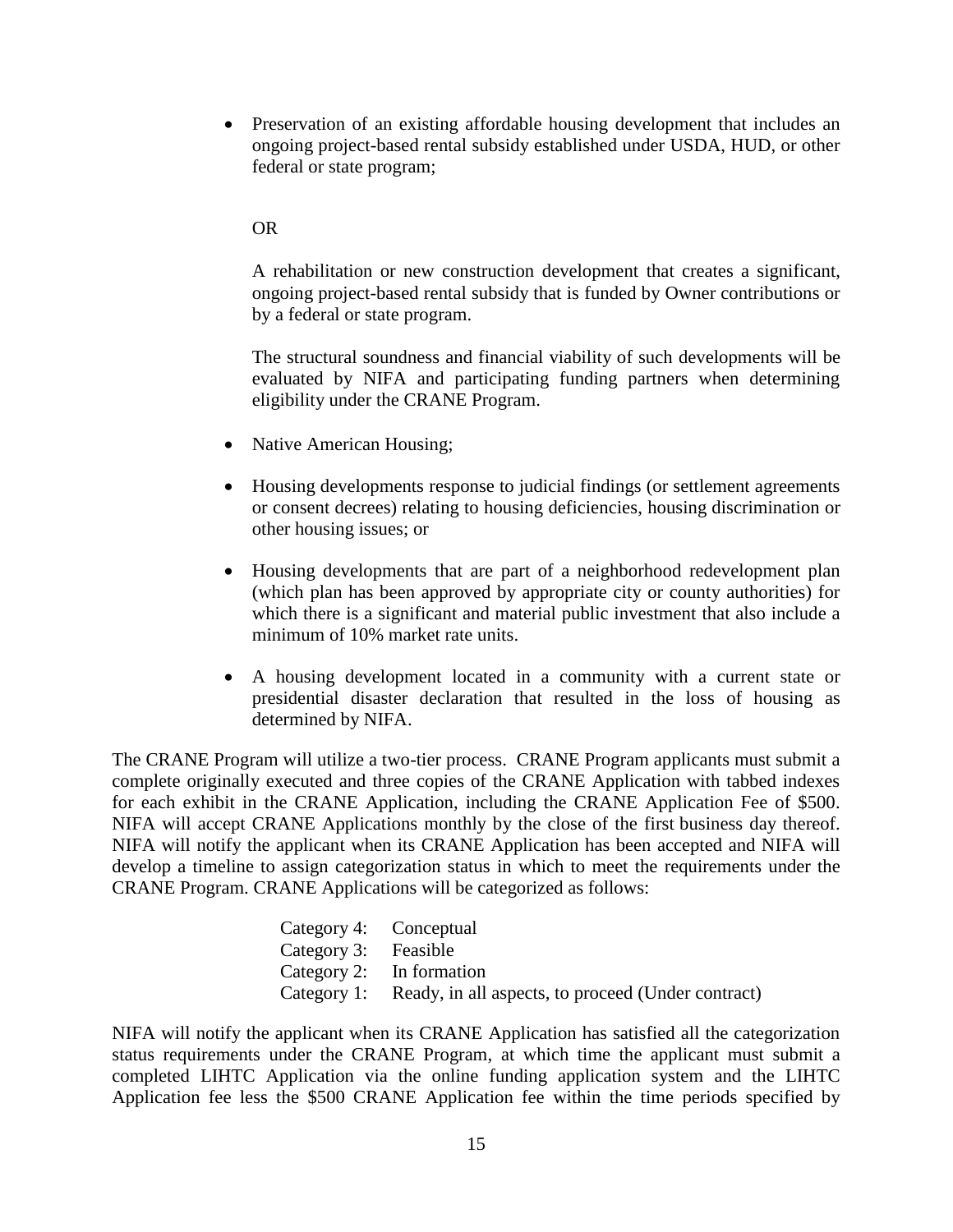NIFA. Developments under the CRANE Program that do not submit the online LIHTC Application, with applicable exhibits by the specified deadline will not be reviewed or scored by NIFA. Upon satisfaction of the requirements under the LIHTC Application, NIFA will issue a Conditional Reservation of LIHTC to the development.

#### **5.1 MAXIMUM ALLOCATION OF LIHTC UNDER THE CRANE PROGRAM**.

- (a) The maximum LIHTC allocation to any single development in the CRANE setaside will be no more than 33% of Nebraska's annual LIHTC authority.
- (b) No one owner, developer, co-developer, sponsor, any member of the development team, or an affiliate thereof with an "identity-of-interest" (excluding property management control) will be eligible to receive more than 33% of Nebraska's annual LIHTC authority (LIHTC received under the CRANE Program will be added to the total LIHTC amount when determining the ratio of LIHTC received under Nebraska's annual LIHTC authority). An exception to this limitation may be made to ensure maximum distribution and/or effective utilization of LIHTC pursuant to the review and oversight of NIFA's Executive Director. NIFA's Executive Director also reserves the right to reduce the total percentage of LIHTC allocated to any one developer.
- (c) Each CRANE Application will be evaluated by NIFA to determine the amount of LIHTC to be allocated to the development. LIHTC allocations will be limited to the amount necessary to ensure the financial feasibility of the development based on the pro-forma information submitted by the developer and other materials, as NIFA may deem necessary.
- (d) For purposes of determining the amount of LIHTC allocable to a development, NIFA will limit the developer/contractor overhead, profit and fees, general requirements, and consultant fees included in the eligible basis to an amount not to exceed 24% of the total eligible basis of the development. In addition, any fees calculated on eligible basis above \$125 per square foot for new construction and \$70 per square foot for rehabilitation will not be included in the allowable eligible basis amount.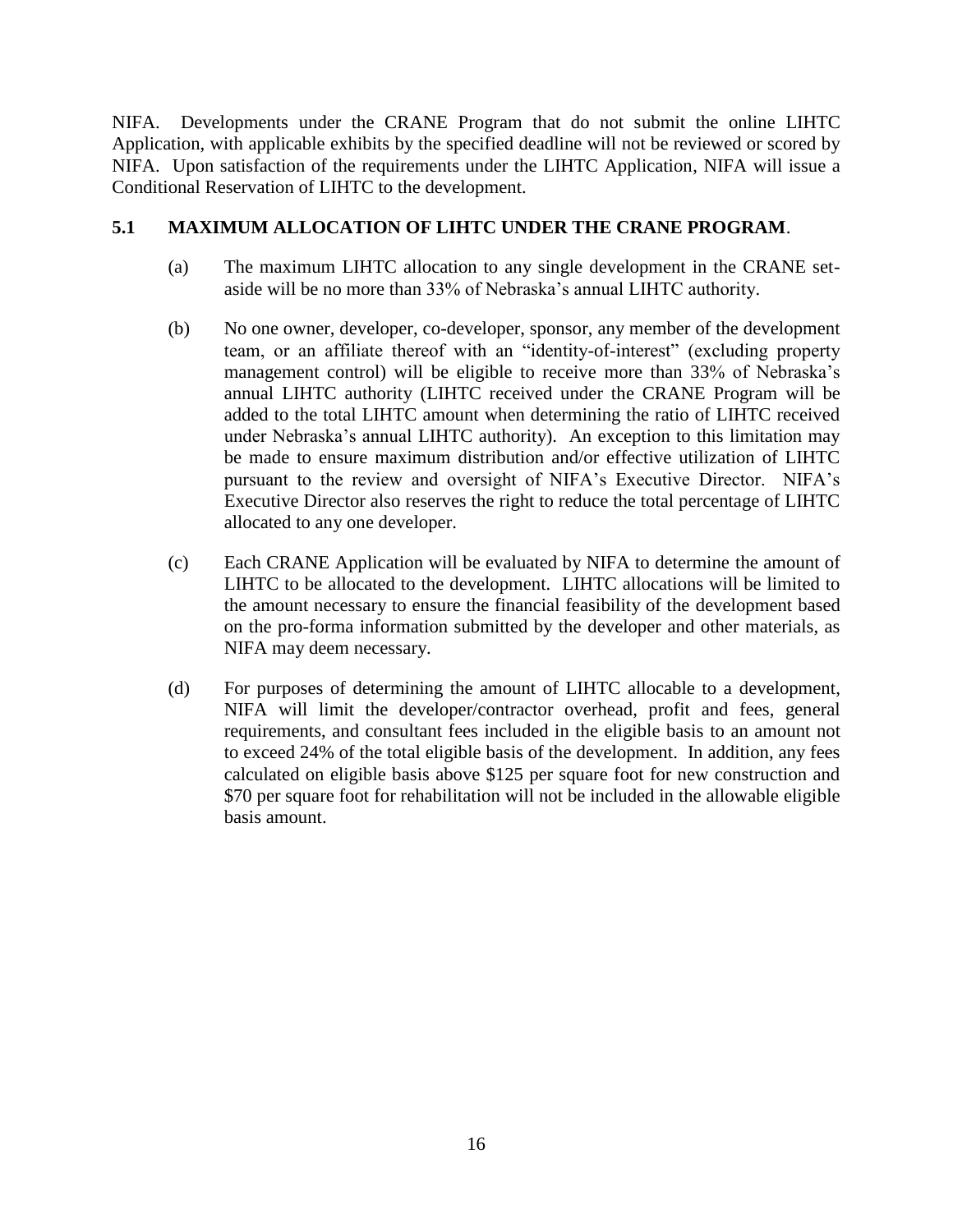- Example: Total Eligible Basis
	- (Builder/Contractor Overhead)
	- (Builder/Contractor Profit)
	- (General Requirements)
	- (Developer Overhead)
	- (Developer Fee)
	- (Tax Credit Consultant Fee)
	- (Real Estate Consultant Fee)

 $=$  Adjusted Eligible Basis (Limited to \$125 per square foot for new construction and \$70 per square foot for rehabilitation)

x 24%

#### $=$  Maximum allowable for Developer, contractor overhead  $\&$  profit, general requirements, & consultant fees

NIFA may modify this percentage upon receipt of a written request submitted with the LIHTC Application justifying the variance. If an identity of interest exists between the developer and builder/contractor, NIFA may reduce the total amount of such fees if it deems such fees excessive. Also, developments should be aware that NIFA may reduce the LIHTC allocation to achieve the range of 24% or the per square footage limits for these fees.

(e) For purposes of determining the amount of LIHTC allocable to the development, NIFA will limit the amount of architecture/engineering fees to an amount not to exceed 7% of hard construction costs (not to include contractor overhead/profit or general requirements).

**Developer Fee/Acquisition of Existing Building**. A developer fee will be allowed on the acquisition cost of an existing building that will also be rehabilitated. Such developer fee will be limited to 5% of the building acquisition costs excluding the cost of land and fees associated with the purchase of the land. Acquisition costs of existing structure(s) must be supported by an appraisal from an unrelated third party and a settlement statement.

#### **5.2 LIHTC BASIS BOOST UNDER THE CRANE PROGRAM**

As authorized by the Housing and Economic Recovery Act of 2008 (H.R. 3221), NIFA may increase or "boost" the eligible basis by up to 30% ("Basis Boost") for designated buildings that are located outside of an established Qualified Census Tract (QCT) or Difficult Development Area (DDA). NIFA will review the financial feasibility of the development and measure the direct benefit of the Basis Boost to the tenants of the development when evaluating requests. CRANE applicants may request up to a 30% Basis Boost for the following development types if the Basis Boost is needed to make the development financially feasible:

- a. Developments located in non-metro areas (outside of an MSA); or
- b. Developments with an average combined gross rent amount that would be affordable to households with an income less than 45% of the county's Area Median Income (AMI).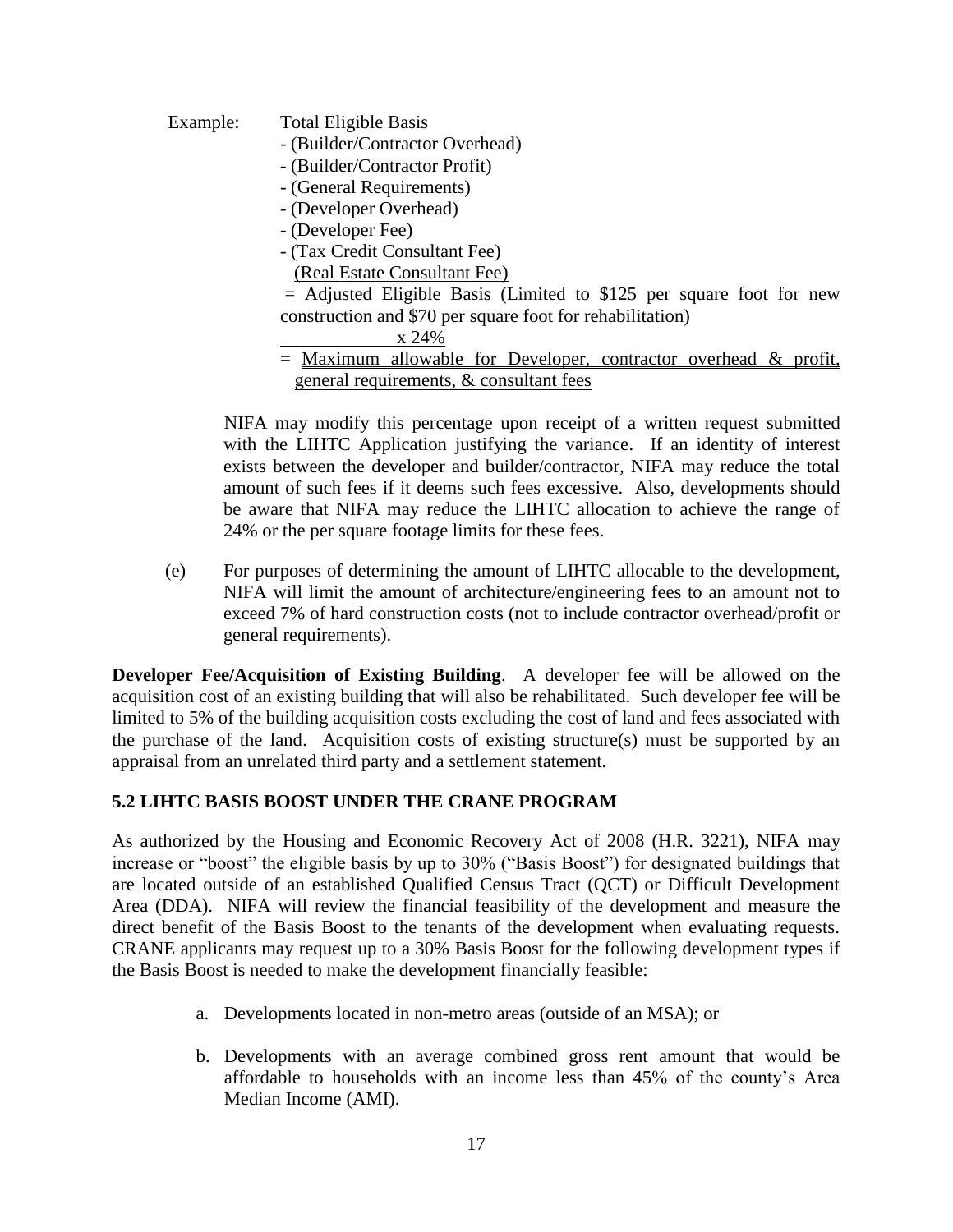c. If a development does not meet the above criteria and can demonstrate extenuating circumstances, the applicant may request up to a 30% basis boost by providing a written narrative detailing why the boost is necessary to make the development financially feasible. NIFA will evaluate each request on a case-bycase basis.

#### **6. CRANE PROGRAM FEE SCHEDULE**

### **6.1 CRANE APPLICATION FEE**.

A non-refundable fee of \$500 is due to NIFA at the time of the submission of the CRANE Application.

#### **6.2 LIHTC APPLICATION FEE**

A one-time non-refundable fee equal to the greater of 1% of the annual LIHTC requested or \$500 is due to NIFA at the submission of the Full LIHTC Application. The LIHTC CRANE Application Fee of \$500 will be credited to the LIHTC Application Fee amount.

#### **6.3 RESERVATION FEE**.

A non-refundable fee equal to the greater of 2% of the annual LIHTC stated in the Conditional Reservation or \$500 is due to NIFA no later than at the submission of the Conditional Reservation documentation.

#### **6.4 LATE FEE – CONDITIONAL RESERVATION DOCUMENTATION.**

A late fee of 1% of the LIHTC conditional reservation amount will be assessed to developments that do not submit the Conditional Reservation Documentation as set forth below in Section 7.5 by the required deadline.

## **6.5 LATE FEE - CARRYOVER ALLOCATION**.

A late fee of 1% of the LIHTC conditional reservation amount will be assessed to developments that do not submit the Carryover Allocation Documentation and 10% Test certification by the required deadlines set forth in the Carryover Allocation Procedures Manual

## **6.6 ALLOCATION/COST CERTIFICATION FEE**.

A non-refundable fee equal to 2% of the annual LIHTC allocated is due to NIFA at the time of submission of the Final Cost Certification Documentation as set forth in the Final Cost Certification Procedures Manual.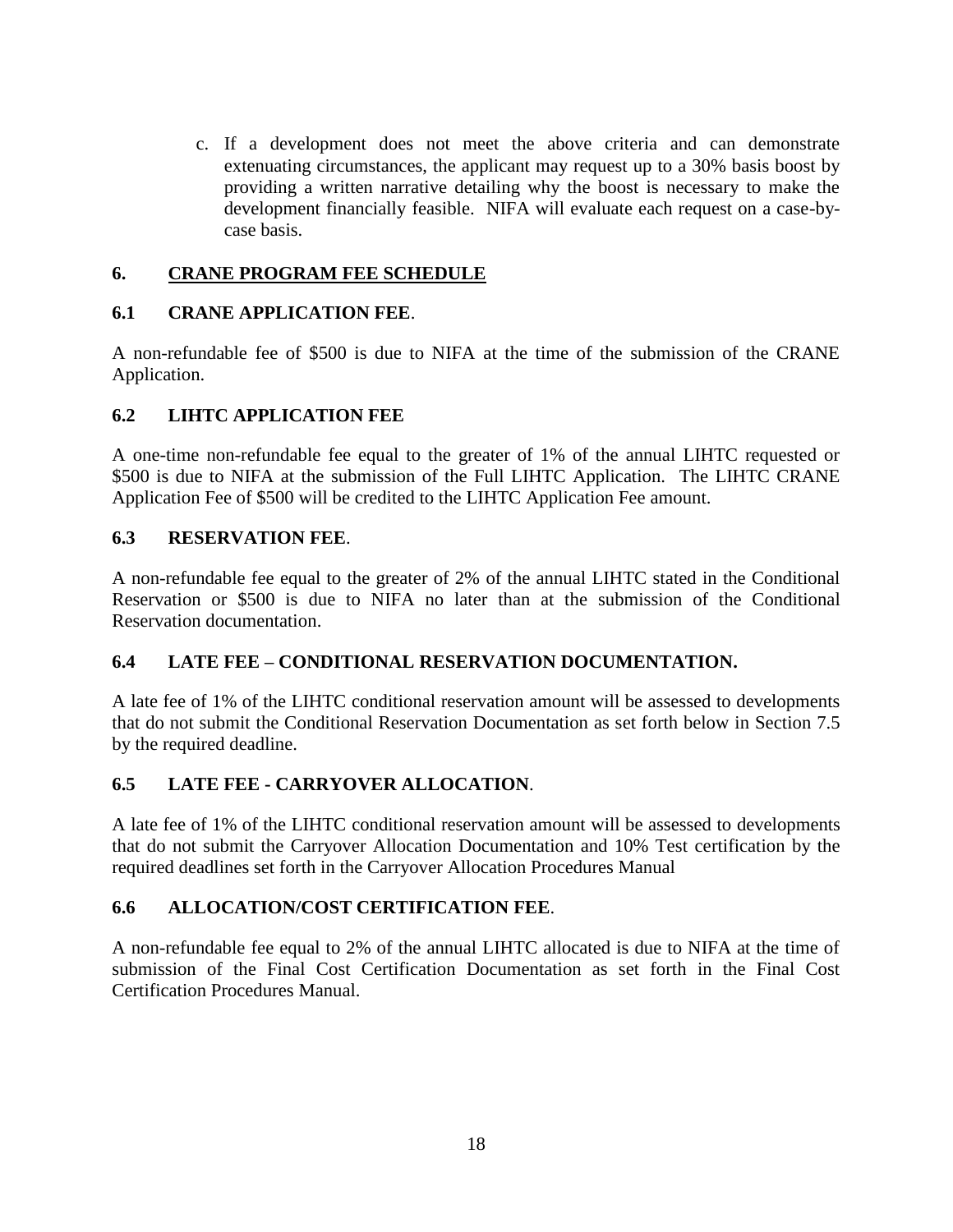### **6.7 LATE FEE – COST CERTIFICATION**

A late fee of 1% of the LIHTC amount will be assessed to developments that do not submit the Cost Certification Documentation by the required deadline set forth in the Cost Certification Procedures Manual.

#### **6.8 EXTENSION FEE.**

An extension fee of \$500 will be assessed for each request for an extension of any of the following deadlines: Conditional Reservation, Carryover, 10% Test Certification, and Final Cost Certification.

Extensions are in NIFA's sole discretion and are available upon request under the following conditions:

- 1. A written explanation of why the extension is needed, along with the proposed date that the information will be submitted to NIFA.
- 2. Based on the facts and circumstances, the request for an extension is reasonable.
- 3. The request for an extension is submitted to NIFA prior to the deadline for the original submittal.
- 4. The Extension Fee is paid

#### **6.9 ANNUAL FEE**.

A non-refundable fee equal to the greater of 2% of the annual LIHTC allocated or \$500 minimum is due to NIFA each year of the development's Compliance Period, which may be reduced at the discretion of NIFA's Executive Director.

Owners have the option to pay the Annual Fee for each year of the first 15 years upfront as part of their development budget. If an owner chooses to pay the Annual Fee in full for the first 15 years, the fee will be discounted to 1.5% of the annual LIHTC allocated multiplied by 15 years with a minimum of \$7,500.

Example: Annual Credit Amount x  $1.5\%$  x 15 years = Total Upfront Annual Fee for first 15 years.

If an owner elects to pay the full 15 years of the Annual Fee upfront, this should be reflected in the Development Budget within the LIHTC Application.

After the first 15 years, the Annual Fee will be payable as set forth in the Post Year-15 Monitoring Procedures.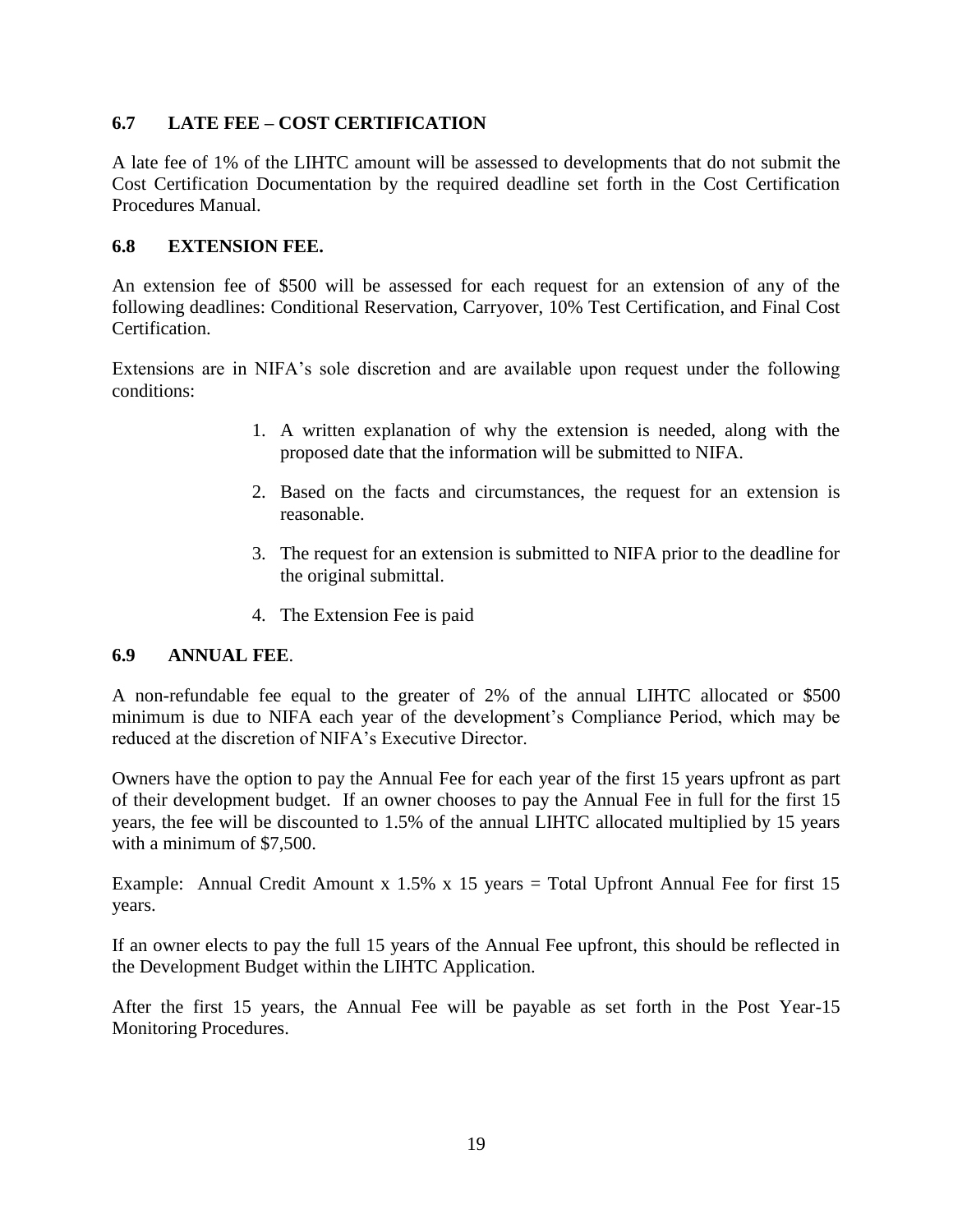#### **6.10 LATE PAYMENT PENALTY**.

A late payment penalty equal to 5% of the Annual Fee will be charged to all accounts that are more than 30 days delinquent. Any fees not collected will be turned over to legal counsel for collection. A LIHTC Application will not be considered by NIFA if the developer or owner of any development has any delinquent fees due or if there are items of substantial noncompliance on any other developments.

#### **6.11 TRANSFER/ASSUMPTION FEE**.

A nonrefundable fee of ¼ of 1% of the development's qualified basis may be assessed, at NIFA's discretion, for changes in the ownership structure of the development.

NIFA reserves, commits and allocates LIHTC to partnerships, corporations, limited liability companies and individuals. Reservations and commitments of LIHTCs are non-transferable, and **any change in the partners/members of the development owner requires NIFA's prior written approval** (e.g., addition of a third party or removal of an individual/entity listed as part of the ownership of the development in the LIHTC Application).

#### **6.12 LEGAL FEES**.

Extraordinary legal fees incurred by NIFA with respect to the development will be assessed and charged to the development owner, including but not limited to the following:

- Fees for research relating to irregular situations
- Ownership agreements
- Rental rate questions
- Unusual timing situations
- Specific technical questions related to Code Section 42

#### **7. CRANE PROGRAM REVIEW AND ALLOCATION PROCESS**

#### **7.1 CRANE APPLICATION PHASE**.

To be considered under the CRANE Program, the CRANE Application must be completed, signed and submitted to NIFA.

#### **7.2 CRANE PROGRAM – REVIEW PROCESS**

All CRANE Program developments receiving a CRANE designation must provide to NIFA development status reports, in a form and frequency as determined by NIFA, outlining the development's progress toward completion or satisfaction of all requirements necessary to receive a Conditional Reservation and/or Carryover Allocation of LIHTC. Information requested by NIFA will be development specific, and may include such items as zoning approvals, firm debt and/or equity financing commitments (conditioned only upon receipt of LIHTC), construction progress reports, site control documentation and cost analysis updates. NIFA will review all CRANE Program status reports and determine, in its discretion, whether a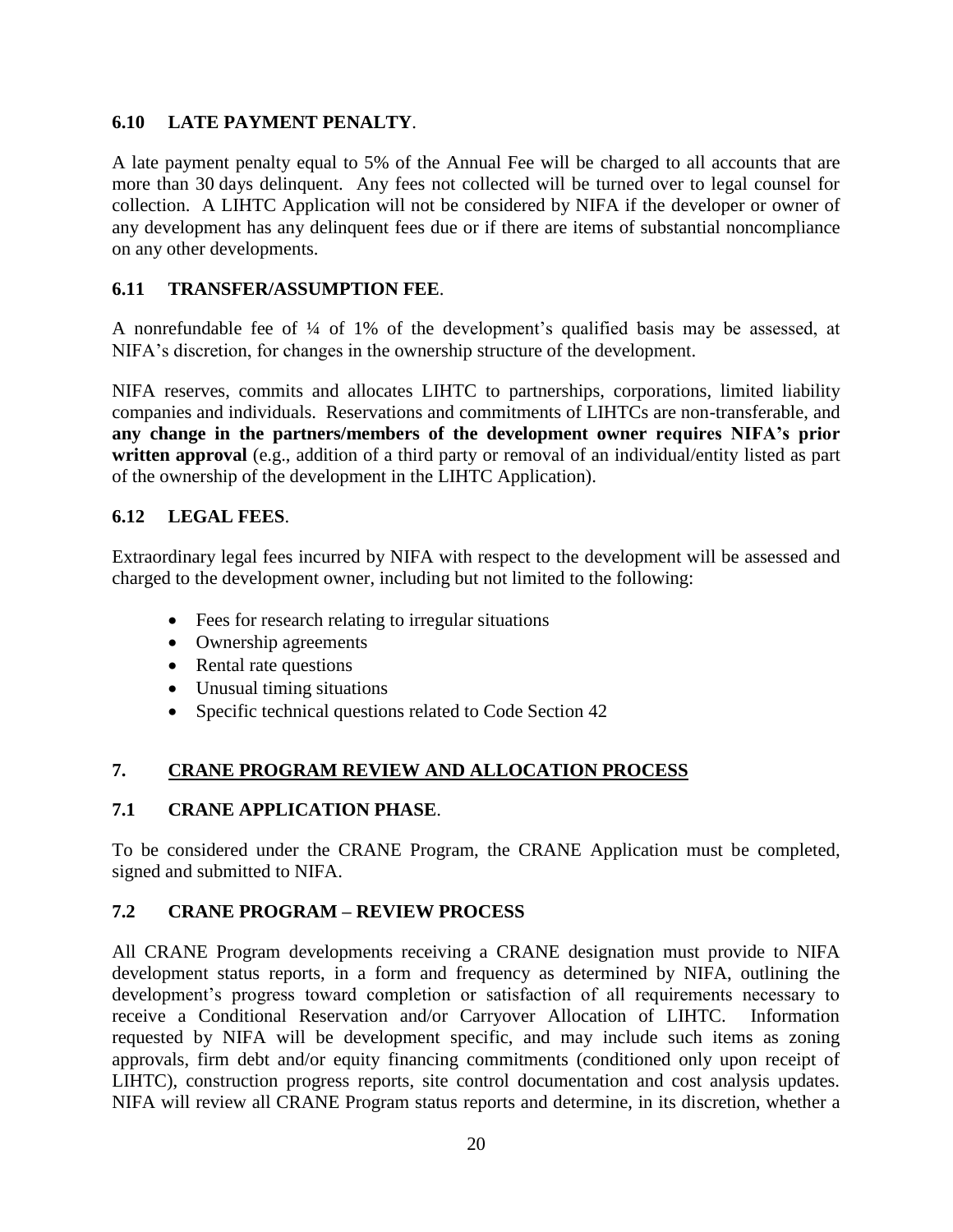CRANE Program development has made significant progress toward meeting the requirements to receive a Conditional Reservation of LIHTC. If NIFA determines that significant progress has not been achieved by CRANE Program development, NIFA reserves the right to cancel or suspend the Conditional Reservation of LIHTC. The LIHTC reserved under the Conditional Reservation will be available to other applicants meeting the requirements under the CRANE Program. To the extent of available resources, CRANE Program developments with a suspended Conditional Reservation may be eligible for a preference in a subsequent year's CRANE Program resources.

## **7.3 LIHTC APPLICATIONS SUBMITTED BY CRANE PROGRAM APPLICANTS**.

LIHTC Applications submitted under the CRANE Program must be completed and signed. The CRANE Program applicants must meet all threshold criteria specified in the LIHTC Application. Threshold criteria will require, among other things that the LIHTC Application contain evidence of the following:

- Architectural Plans
- Site control
- Financing commitments
- Zoning approval or evidence of material progress toward obtaining zoning approval
- Affirmative Marketing Plan
- Evidence of consistency with the documented housing needs of the community
- Owner's willingness to enter into a Land-Use Restriction Agreement
- Market study
- Capital Needs Assessment for rehabilitation developments

#### **7.4 EVALUATION OF LIHTC APPLICATIONS UNDER THE CRANE PROGRAM**.

LIHTC Applications submitted under the CRANE Program that do not meet the threshold criteria requirements will either be suspended at NIFA's discretion or rejected without further consideration or review by NIFA.

- (a) Each CRANE Program development will be evaluated based upon information submitted in the CRANE Application and the LIHTC Application and such other information that NIFA may request or obtain in the evaluation process.
- (b) NIFA will conduct an initial evaluation to determine the appropriate amount of LIHTC to be reserved, using data provided by the applicant and according to NIFA benchmarks and Section 42 of the Code.
- **NOTE**: NIFA will only review materials submitted during the appropriate CRANE Program deadline.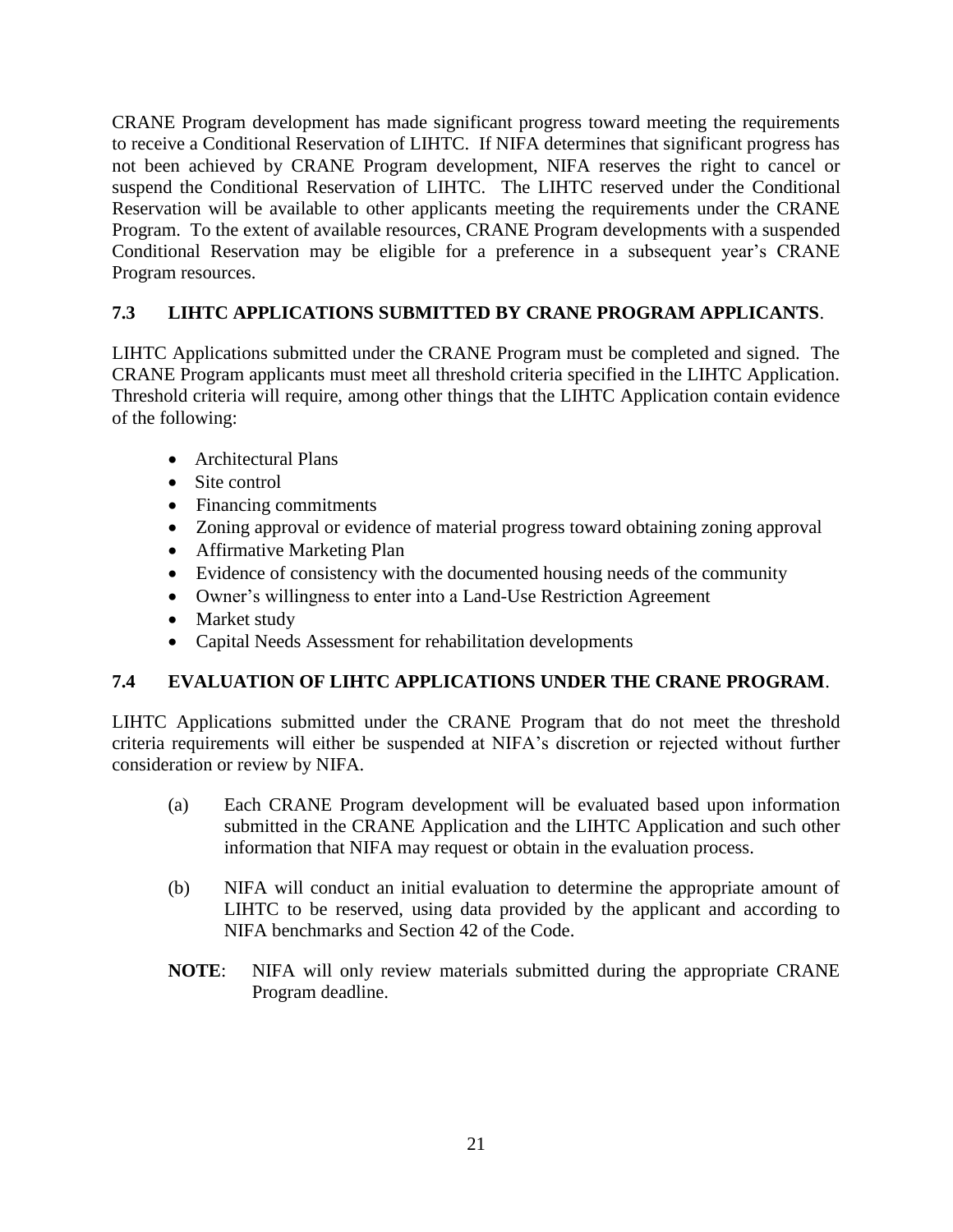#### **7.5 CONDITIONAL RESERVATION.**

Successful CRANE Program LIHTC applicants will be notified in writing and will receive a Conditional Reservation of LIHTC subject to conditions set forth in the Conditional Reservation and the availability of LIHTC under the CRANE Program.

Within the time period specified by NIFA in the Conditional Reservation, the CRANE Program applicant must submit to NIFA documentation of the following:

- (a) Payment of Reservation Fee and any other fees due to NIFA (including fees from all other developments sponsored by such applicant).
- (b) Syndication commitment (signed by both parties) outlining LIHTC equity contribution commitment or terms (i.e., percentage, proceeds received).
- (c) A Phase I Environmental Site Assessment prepared by an unrelated third party professional. For rehabilitation developments such report must include an assessment of the risks relating to lead-based paint, asbestos and radon.
- (d) Each CRANE Program owner must agree to provide complete annual operating data and federal income tax returns to NIFA on a timely basis.
- (e) Firm commitments for all sources of funding (including construction and permanent sources and subsidies, if applicable).
- (f) A Fair Housing Certification in the form attached hereto as Exhibit A signed by the development's Architect certifying that the development will be constructed in compliance with the design and construction requirements set forth in the Fair Housing Act and Americans with Disabilities Act.
- (g) Provide to NIFA development status reports, in form and frequency as determined by NIFA, outlining the development's progress towards completion or satisfaction of all requirements necessary to receive a Carryover Allocation Agreement or a final allocation of LIHTC. The Quarterly Progress Report attached hereto as Exhibit B should be utilized to submit reports to NIFA by the  $5<sup>th</sup>$  day following the end of each calendar quarter. Information requested by NIFA, may include such items as zoning approvals, construction progress reports, site control documentation and cost analysis updates.
- (h) If the proposed development intends to utilize Historic Rehabilitation Tax Credits, NIFA will require evidence from the State Historic Preservation Office (SHPO) of the United States Department of the Interior National Park Service Part I approval of the historic rehabilitation of the development, if not previously submitted with the LIHTC Application.
- (i) Any other documentation required by NIFA.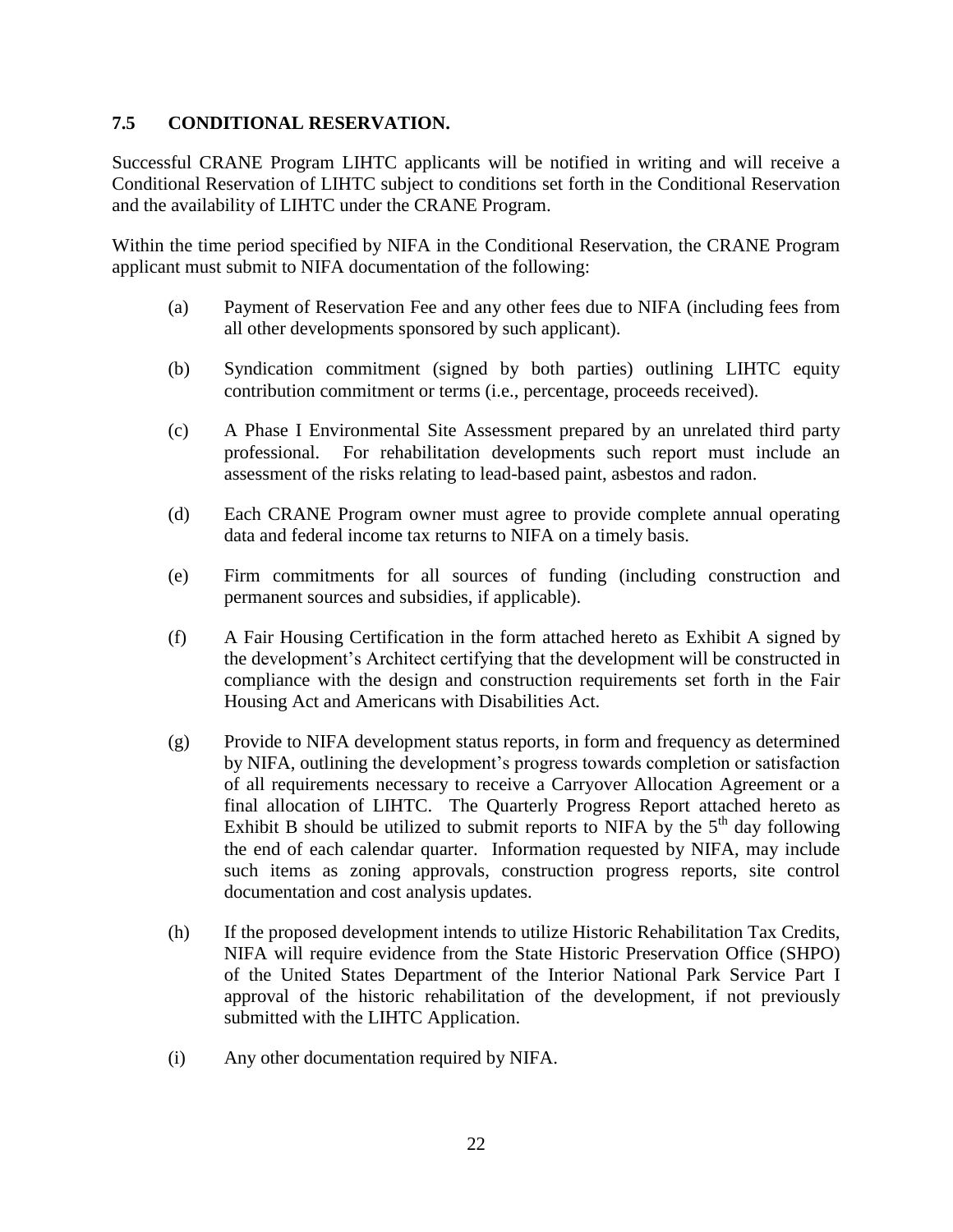- **NOTE:** Failure to meet the above requirements, and/or other conditions imposed by NIFA in its sole discretion within the designated time frame will result in the termination of the development's Conditional Reservation of LIHTC. Extensions are in NIFA's sole discretion and are available upon request under the following conditions:
	- 1. A written explanation of why an extension is needed, along with the proposed date that the information will be submitted to NIFA.
	- 2. Based on the facts and circumstances, the request for an extension is reasonable.
	- 3. The request for an extension is submitted to NIFA prior to the 90-day deadline.
	- 4. The Extension Fee is paid

#### **7.6 FIRM COMMITMENT**.

Upon satisfaction of the conditions to the Conditional Reservation, NIFA will reevaluate the LIHTC needs of the CRANE Program development to determine if any changes are warranted and then issue a firm commitment, subject to the following:

- (a) Execution of any disclaimers and other documents required by NIFA.
- (b) Receipt of all fees due NIFA.
- (c) Confirmation of firmness of terms for construction and permanent financing.
- (d) Receipt of plans and specifications that are in conformance with the applicable local energy conservation code, the Fair Housing Amendments Act of 1988 (Pub. L. 100-430) (if applicable) and Americans with Disabilities Act (P.L. 101-336); Section 504 of the Rehabilitation Act of 1973 (29 U.S.C. 794).

#### **7.7 REVOCATION**.

NIFA may revoke a Conditional Reservation, Firm Commitment or LIHTC allocation for any development. Revocation may occur at NIFA's sole discretion due to actions taken by the development's owner without NIFA's prior written approval from the time of a Conditional Reservation, Firm Commitment up to the placed-in-service date of the development for any of the following reasons:

- (a) Site change;
- (b) Change in ownership—a change in the parties involved in the ownership entity (e.g., addition of a third party or removal of an individual/entity listed as part of the development ownership submitted by the CRANE Program applicant in its LIHTC Application or CRANE Application);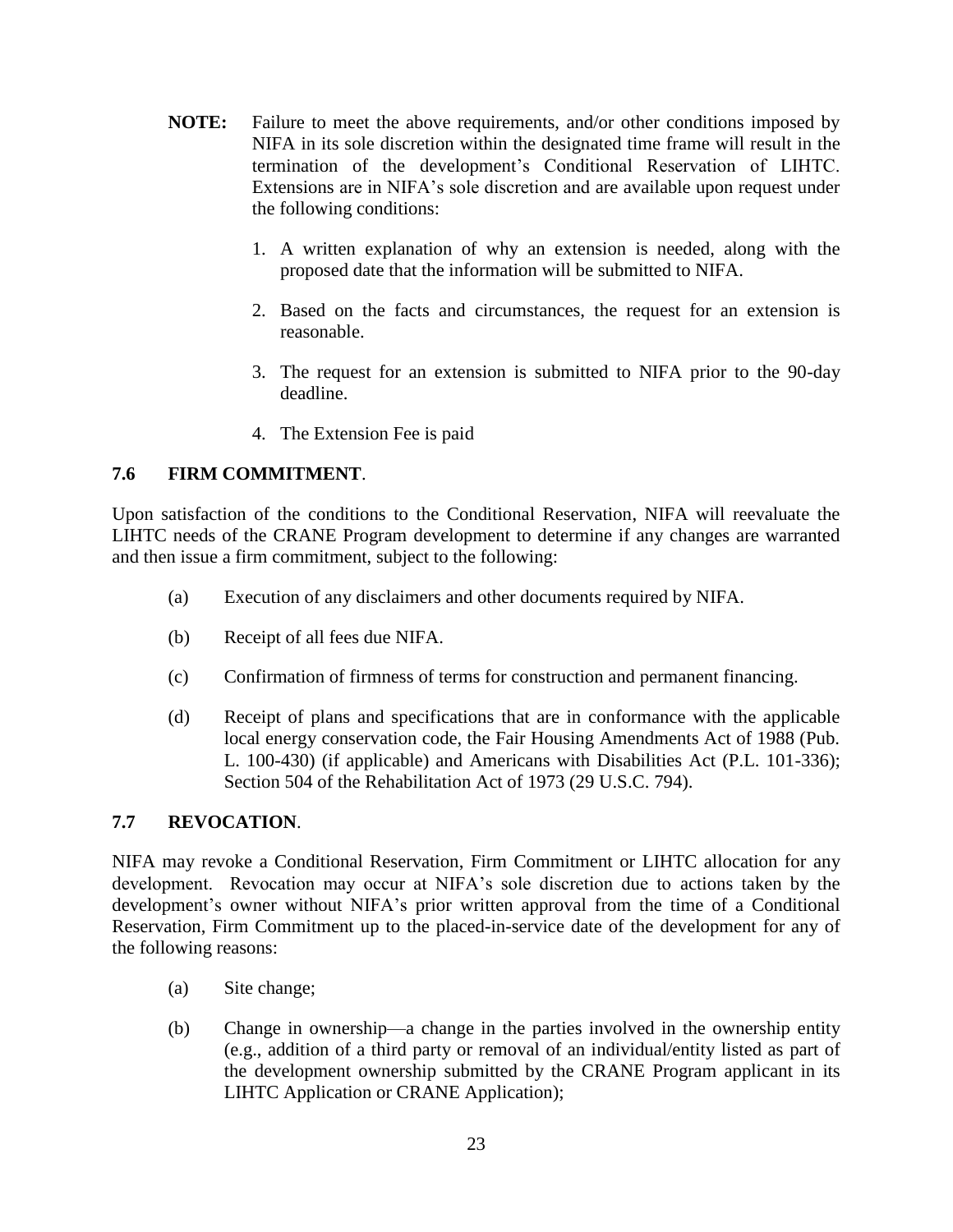- (c) Change in unit design, square footage, unit mix, number of units, number of residential buildings, etc.;
- (e) Instances of curable non-compliance issues beyond the specified cure period on an applicant's existing LIHTC developments in any state; or
- (f) Change in rents charged to tenants.

#### **7.8 MODIFICATION OR DENIAL OF LIHTC ALLOCATION**.

NIFA may modify or deny the amount of LIHTC allocated to a CRANE Program development for any of the following reasons:

- (a) Information submitted to NIFA is determined to be fraudulent;
- (b) Failure to meet conditions set forth in the Conditional Reservation;
- (c) Material changes occur in the actual costs and/or square footage of the development without the prior written approval of NIFA;
- (d) Development receives additional subsidies or financing other than those disclosed in the LIHTC Application or CRANE Application without the written approval of NIFA;
- (e) Subsequent regulations are issued by Department of the Treasury or the IRS pertaining to Section 42 of the Code; or
- (f) CRANE Applicant fails to promptly notify NIFA of any material or adverse changes in either the original LIHTC Application or CRANE Application.

#### **7.9 CARRYOVER ALLOCATION**.

Section 42 of the Code provides that NIFA may issue a carryover allocation ("Carryover Allocation") to certain qualified developments, which will not be placed in service by December 31, 2013. This provision requires that 10% or more of the expected basis in the development must be incurred within one year from the date of the Carryover Allocation. To request a Carryover Allocation, submit two complete copies of the following to NIFA by the required deadline:

- (a) The Carryover Allocation Documentation as set forth in the Carryover Allocation Procedures Manual.
- (b) 10% Test certification by an independent, third-party certified public accountant or attorney that 10% or more of the reasonably expected basis in the development determined as of the close of the second calendar year following the year in which the Conditional Reservation was made has been incurred by June 30, 2014. If the developer fee is included in the 10% test, it must be earned and reasonable for the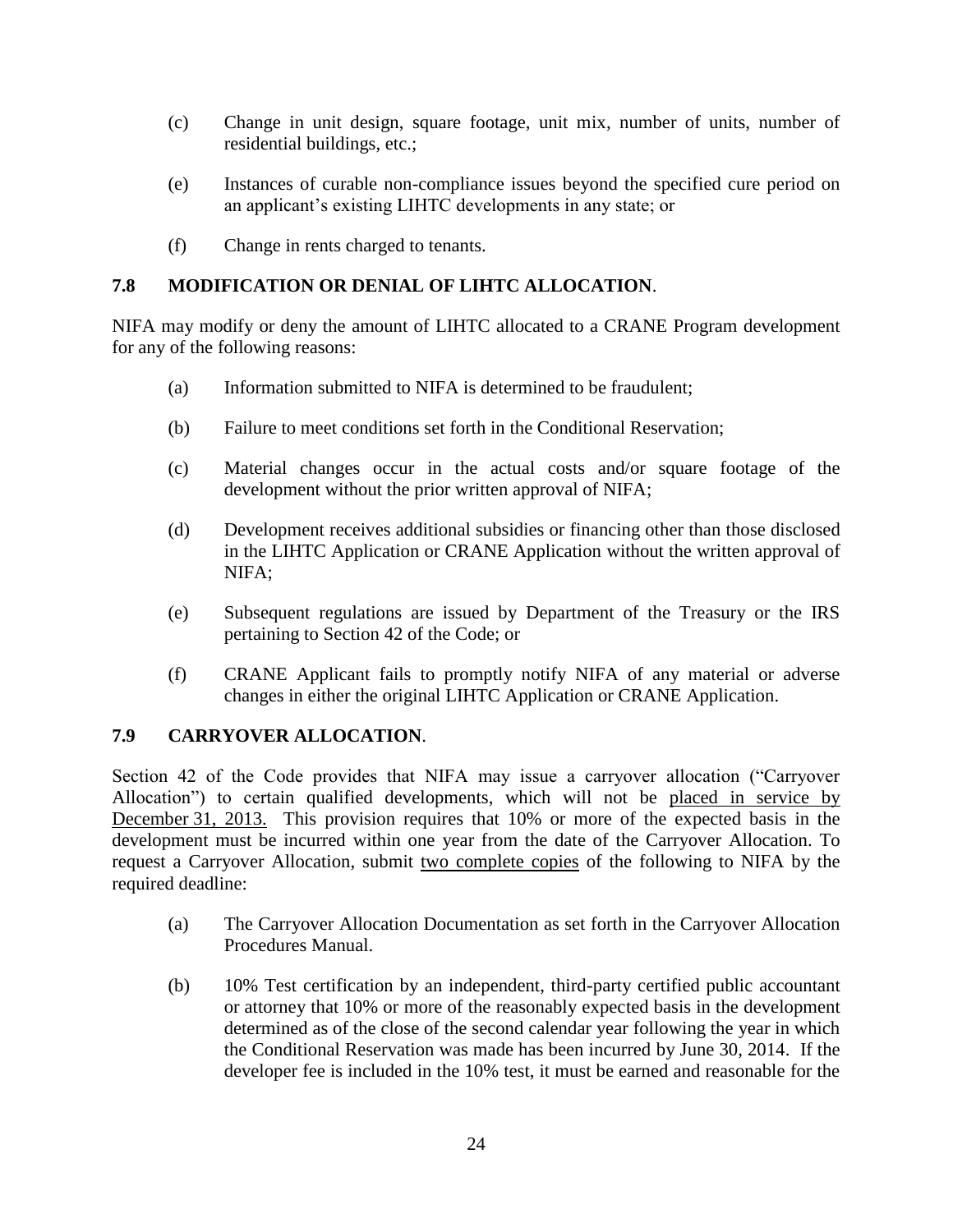services performed to date and evidenced by an agreement (should not be greater than 20% of the total developer fee).

All developments receiving a Conditional Reservation must submit the Carryover Allocation Documentation to NIFA by November 1, 2013. The 10% Test certification must be submitted to NIFA no later than June 30, 2014. If the Carryover Allocation Documentation and 10% Test certification are not submitted to NIFA by the specified deadlines, a 1% late fee, as discussed in Section 3.3, will be assessed to the development owner. A Carryover Allocation Agreement will not be issued to a development prior to payment of all fees due and payable to NIFA.

> **NOTE**: Failure to submit the Carryover Allocation Documentation and 10% Test certification by the required deadlines may result in the revocation of the Conditional Reservation. Extensions may be requested as set forth in Section 6.8.

#### **7.10 FINAL LIHTC ALLOCATION / COST CERTIFICATION**.

No LIHTC allocation will be made until the development has been placed-in-service and submission of the Final Cost Certification Documentation, as set forth in the Cost Certification Procedures Manual, to NIFA. Final LIHTC allocations may be requested as soon as an eligible building has been placed in service. NIFA requires the submission of the Final Cost Certification Documentation by the deadlines set forth in the Final Cost Certification Procedures Manual. The LIHTC amount allocated to the development is based on NIFA's final determination of the qualified basis for the building or development and a review of the development's costs.

**NOTE**: Failure to submit the Final Cost Certification Documentation by the required deadlines as set forth in the Final Cost Certification Procedures Manual may result in late fees or the revocation of the LIHTC allocation. Extensions may be requested as set forth in Section 6.8.

#### **8. LIHTC GUIDELINES**

Following are general guidelines of the LIHTC Program including the CRANE Program and all other set-asides. These guidelines are not conclusive and should not be relied upon as tax advice. NIFA suggests that, prior to completing the LIHTC Application and/or CRANE Application; you consult with an independent, third-party certified public accountant or attorney for a complete interpretation of the tax law and Section 42 of the Code. NIFA's review of documents submitted in connection with a LIHTC Application or CRANE Application is solely for its own purposes. NIFA makes no representations to the development Owner or anyone else as to:

- (a) compliance with the Code, Treasury Regulations or any other laws or regulations governing LIHTC; or
- (b) the financial feasibility or viability of any development.

No member, officer, agent or employee of NIFA will be personally liable concerning any matters arising out of, or in relation to, the allocation of LIHTC. LIHTC's will be awarded based on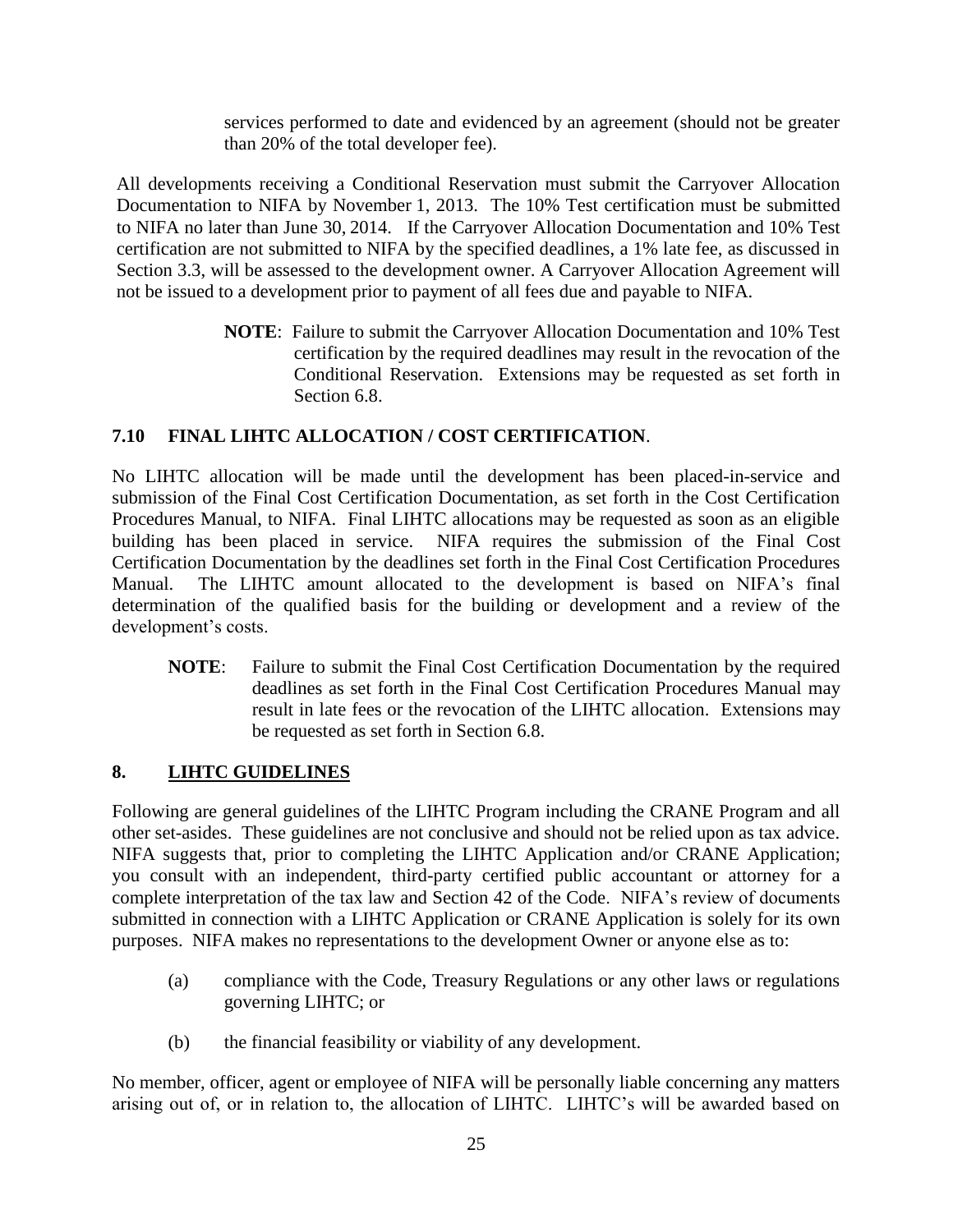federal tax law and Nebraska's LIHTC Allocation Plan. NIFA reserves, commits and allocates LIHTC to partnerships, corporations, limited liability companies and individuals. LIHTC commitments, reservations and allocations are not transferable, and any change in development ownership requires NIFA's prior written approval. NIFA verifies development ownership through organizational documents, closing documents, warranty deeds and title reports.

NIFA reserves the right to not allocate LIHTC to any development, regardless of ranking/scoring, if NIFA determines in its sole discretion that the development does not further the purpose and goals of the LIHTC Program. For purposes of this determination, the information taken into account may include, but is not limited to, comments from officials of local governmental jurisdictions, the applicant/sponsor's experience and performance and the applicant/sponsor's prior dealings with NIFA and other states' LIHTC programs. The prior performance considered may include, but is not limited to, progress achieved with previous Conditional Reservations, Carryover Allocations, Cost Certifications, development compliance and payment of fees due to NIFA.

NIFA reserves the right not to allocate LIHTC to any development, regardless of ranking/scoring, if NIFA determines in its sole discretion that a disproportionate number of LIHTC developments have been developed in a particular census tract within the past three-year period. NIFA may decide to allocate LIHTC to a development in another county to best serve the citizens of Nebraska. This right will be exercised only in limited circumstances, such as when LIHTC developments in a particular census tract have a vacancy rate of 7% or more, or if adding current LIHTC Applications to existing LIHTC developments and others previously approved and funded (but not yet constructed or occupied) LIHTC developments would create a disproportional number of low-income housing units in that particular area.

NIFA recognizes that certain developments may need additional subsidies to encourage the production of and ensure the viability of low-income housing developments. Under certain circumstances (particularly for smaller developments in rural areas), NIFA may agree to provide limited second mortgage financing to enable such developments to take advantages of LIHTC available in connection with the issuance by NIFA of tax-exempt bonds. The owners of developments receiving secondary NIFA financing will be required to execute a Land Use Restriction Agreement ("LURA") which will be recorded as a restriction running with the land, requiring any successor in title to the owner (through assignment, foreclosure or an instrument in lieu of foreclosure) to agree to repay or assume the outstanding balance of such secondary financing indebtedness to NIFA as a condition to an agreement by NIFA to execute a new LURA (a new LURA is necessary for the successor in title to claim any LIHTC remaining on the development).

All information submitted to NIFA will be kept confidential and will not be available to any other applicant or third party. Applicants will be given their scoring results upon request and may receive the total scoring results of the other developments on an anonymous basis.

Applicants who have been convicted of, entered an agreement for immunity from prosecution for or pleaded guilty (including a plea of no contest) to a crime of dishonesty, moral turpitude, fraud, bribery, payments of illegal gratuities, perjury, false statement, racketeering, blackmail, extortion, falsification or destruction of records are ineligible to apply for LIHTC. Applicants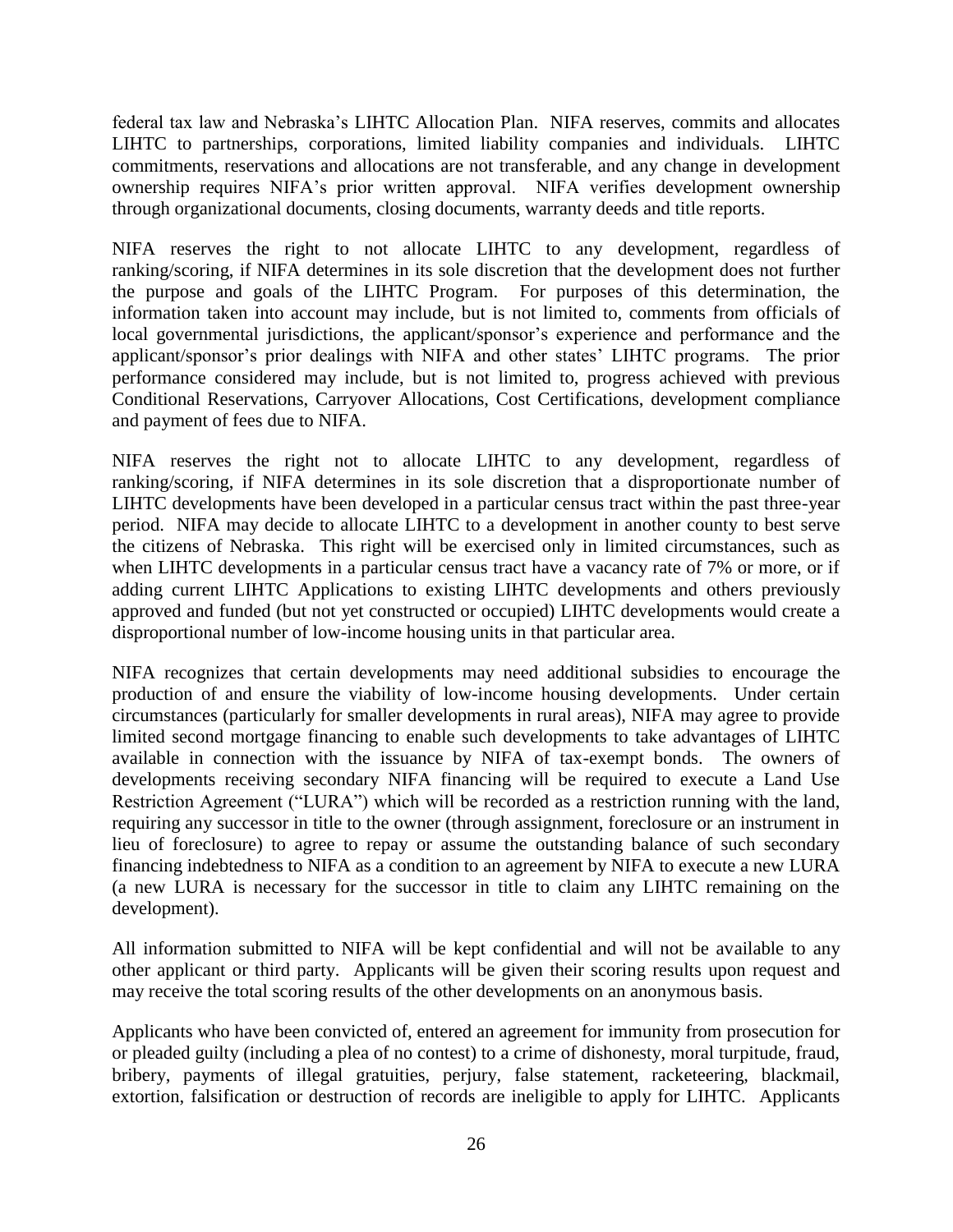who have been barred from any other NIFA program, other state LIHTC programs or any federal programs are also ineligible to apply for LIHTC. Applicants having an identity of interest with any barred entity may also not be eligible to apply for LIHTC at the sole discretion of NIFA. Furthermore, NIFA reserves the right to amend, modify or withdraw its request for proposals and any of the program instructions or procedures contained within the LIHTC Application and may exercise such right at any time without notice and without liability to any applicant or other party for their expenses incurred in the preparation of a LIHTC Application or otherwise.

## **9. COMPLIANCE MONITORING**

During the Compliance Period as set forth in the LURA, NIFA, as part of this LIHTC Allocation Plan, is required to adopt and adhere to compliance monitoring procedures which will: (i) monitor developments for noncompliance and (ii) notify the IRS of any noncompliance of which NIFA becomes aware of in accordance with Section 42(m) of the Code, Treasury Regulation § 1.42-5 and any other applicable regulations. All development owners must enter into a LURA with NIFA, binding all parties to comply with Section 42 of the Code, Treasury Regulation § 1.42-5 and any other applicable regulations. Pursuant to the LURA, development owners (or the management agents thereof) are required to attend, on an annual basis, a compliance seminar sponsored by NIFA. In addition, development owners with items of noncompliance that have not been corrected in a timely fashion may be required to provide quarterly compliance reports to NIFA and may, in NIFA's sole discretion, be ineligible to receive future allocations of LIHTC.

The following procedures outline NIFA's plans for compliance monitoring by development owners. Such procedures, together with the covenants and representations contained in the LURA (which form of LURA is incorporated in this LIHTC Allocation Plan by reference) shall constitute the procedures for compliance monitoring by NIFA. (Capitalized terms used below and not otherwise defined shall have the meanings as set forth in the LURA).

## **9.1 TENANT INCOME CERTIFICATIONS**.

Development owners shall maintain a file for each Qualified Tenant residing in the development (which shall be updated during each year of unit occupancy by the development owner). Each tenant file shall contain a copy of the rent record and a copy of such tenant's executed Application and Income Certification (a form of which is attached to the LURA) as well as supporting documentation, which is subject to independent investigation and verification by NIFA. Each tenant file shall be submitted to NIFA as set forth below or in such other form and manner as may be required by the applicable rules, regulations or policies now or hereafter promulgated by the Department of the Treasury or the IRS.

#### **9.2 ANNUAL OWNER CERTIFICATIONS**.

Development owners are required to immediately notify NIFA if, at any time, the residential units in a development are not occupied or available for occupancy as provided above. Development owners shall prepare and submit, under penalty of perjury, to NIFA, no later than January  $15<sup>th</sup>$  of each year following the first year in which the minimum set-aside is met, a Certificate of Continuing Program Compliance (a form of which is attached to the LURA) and an Annual Tax Credit Summary Report (a form of which is attached to the LURA), both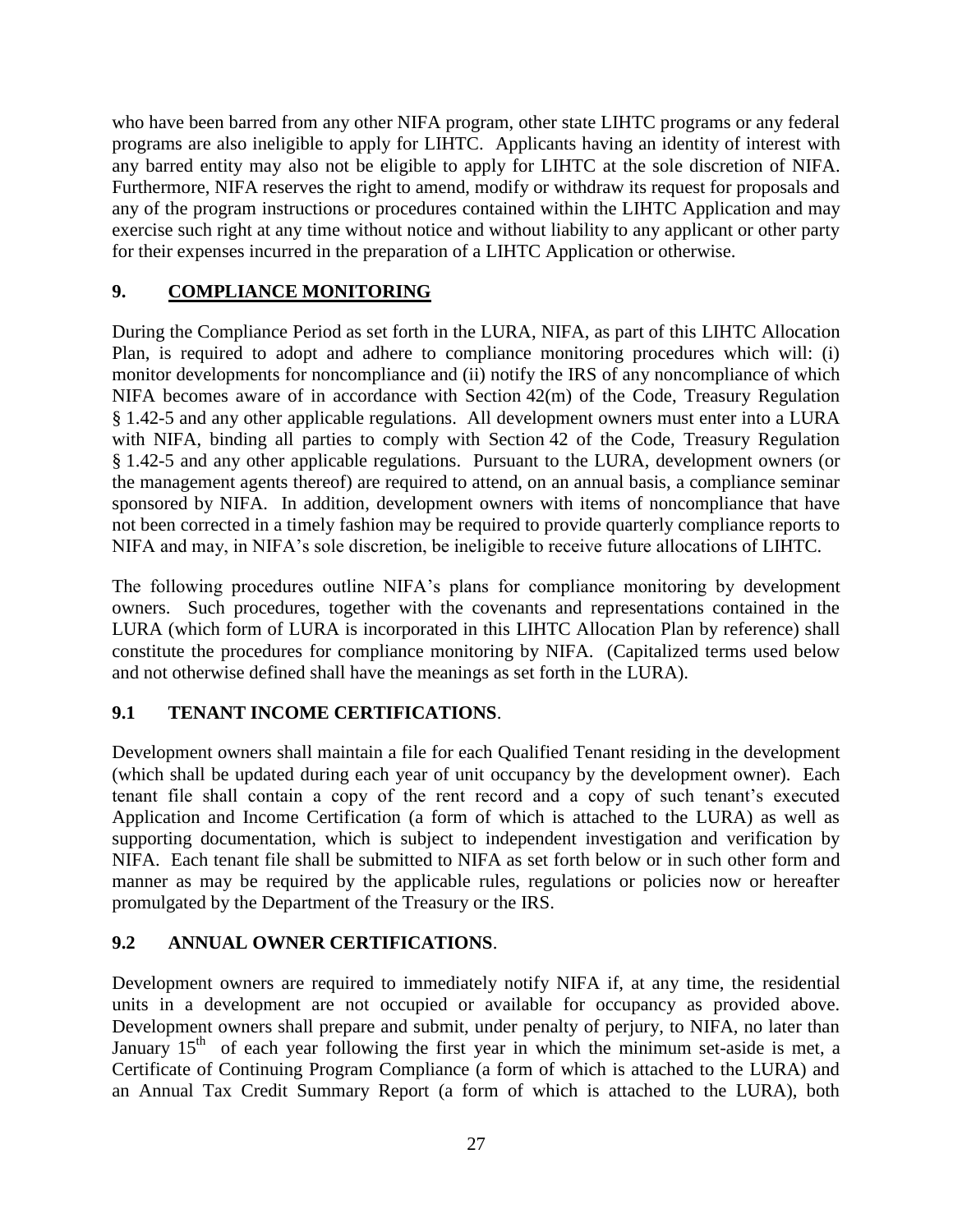executed by the development owner stating the number of dwelling units in the development which, as of the first date of such calendar year, were occupied by Qualified Tenants (or were deemed to be occupied by Qualified Tenants as provided in the LURA for all or part of such period), together with copies of annual Certifications of Tenant Eligibility and Income Verification (and supporting documentation) and submission of Certification On-Line (COL) data collected by the development owner.

### **9.3 RECORD KEEPING AND RETENTION**.

Development owners are required to collect and retain records for each qualified low-income building in the development for at least six years after the due date (with extensions) for filing the federal income tax return for such year. Notwithstanding the above, records for the first year of the LIHTC Period must be retained for at least six years beyond the due date (with extensions) for the filing of the federal income tax return for the last year of the Compliance Period of the building. Such records shall include for each year during the Compliance Period the following information pertaining to each building in the development:

- (a) The total number of residential rental units in the building (including the number of bedrooms and the size in square feet of each residential rental unit);
- (b) The percentage of residential rental units in the building that are Qualified Units;
- (c) The rent charged on each residential rental unit in the building, including any utility allowances;
- (d) The number of occupants in each Qualified Unit and any changes in the number of occupants in each Qualified Unit;
- (e) The Qualified Unit vacancies in the building and information that indicates when, and to whom, the next available units were rented;
- (f) The annual income certification of each Qualified Tenant per Qualified Unit;
- (g) Documentation to support each Qualified Tenant's annual income certification (for example, a copy of the Qualified Tenant's federal income tax return, Forms W-2 or verifications of income from third parties such as employers or state agencies paying unemployment compensation). Tenant income is to be calculated in a manner consistent with the determination of annual income under Section 8 of the United States Housing Act of 1937 ("Section 8"), and not in accordance with the determination of gross income for federal income tax liability. In the case of a tenant receiving housing assistance payments under Section 8, this documentation requirement is satisfied if the public housing authority provides a statement to the development owner declaring that the tenant's income does not exceed the applicable income limit under Section 42(g) of the Code;
- (h) The eligible basis and the Qualified Basis of the building at the end of the first year of the Credit Period; and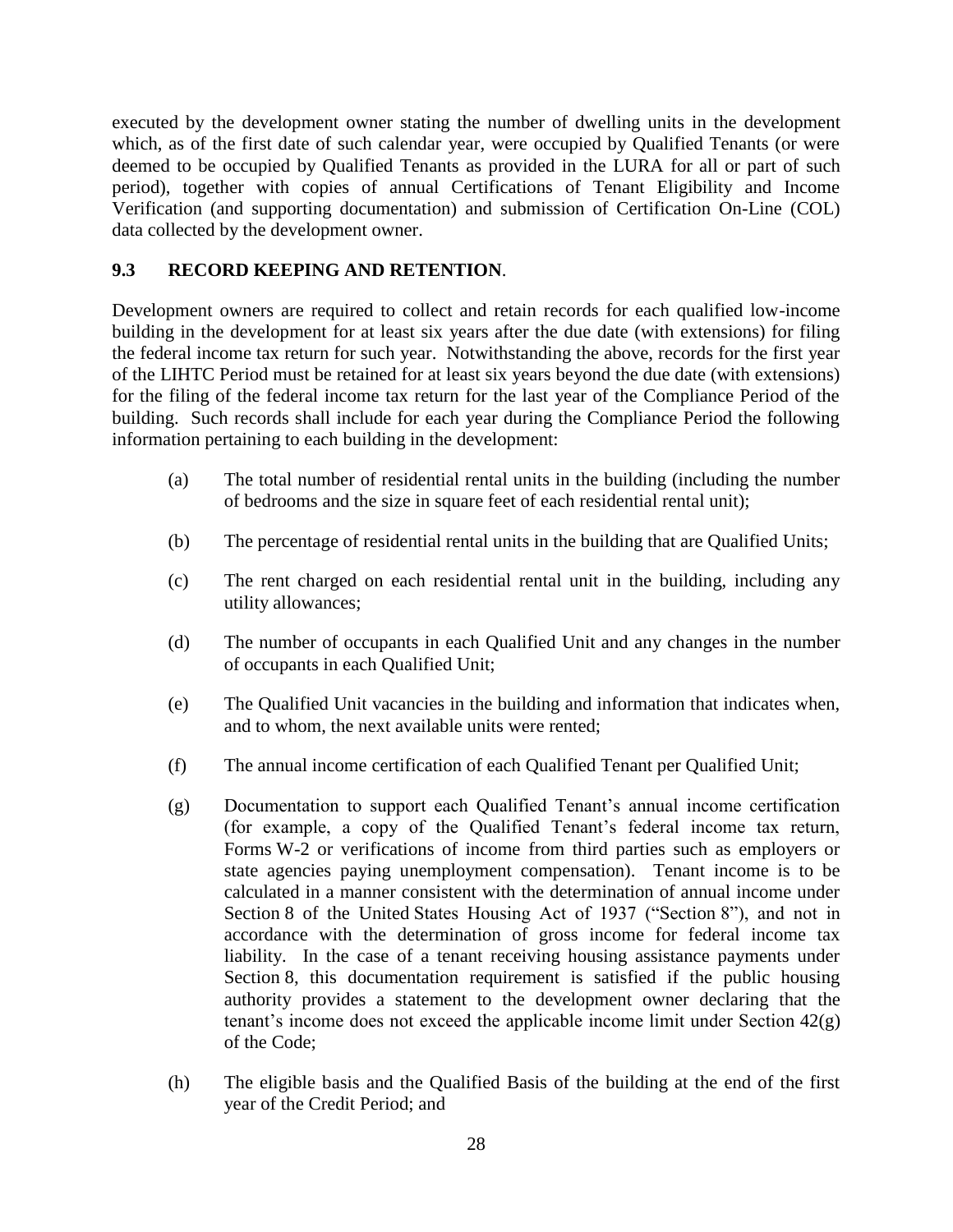(i) The character and use of the nonresidential portion of the building included in the building's eligible basis under Section 42(d) of the Code (e.g., tenant facilities that are available on a comparable basis to all tenants and for which no separate fee is charged for use of the facilities, or facilities reasonably required by the development).

#### **9.4 REVIEW PROCESS**.

For each year of the Compliance Period, NIFA will perform a compliance review on the development. Certifications and other information submitted to NIFA (as described above) shall be reviewed for compliance with the requirements of Section 42 of the Code.

#### **9.5 ON-SITE INSPECTION AND TENANT FILE REVIEW**.

The LURA provides that NIFA, or its designated agent, shall have the right to perform on-site inspections of each building in the development, inspect each Qualified Unit and review the tenant file for each such Qualified Unit.

NIFA, or its designated agent, will conduct an on-site inspection of each building in the development and inspect at least 20% of the Qualified Units and review the tenant files for such Qualified Units. On-site inspections and tenant file reviews shall be conducted by the end of the second calendar year following the year in which the last building in the development was placed in service. Thereafter, NIFA, or its designated agent, will conduct on-site inspections of all buildings in the development and review the tenant files at least once every three years. NIFA shall notify each development owner in advance of any such on-site inspection and review. NIFA shall randomly select which Qualified Units and tenant records will be inspected and reviewed.

Any duly authorized representative of NIFA, the Department of the Treasury or the IRS may inspect the books and records of the development pertaining to the incomes of the Qualified Tenants residing in the development.

In conjunction with each on-site inspection, development owners must provide to NIFA, or its designated agent, any local health, safety or building code violations reports or notices received on the development. Based on the on-site inspection and NIFA's receipt and review of all local health, safety or building code violations reports or notices, NIFA shall determine whether each building in the development and its Qualified Units are suitable for occupancy.

#### **9.6 NOTIFICATION TO OWNER**.

In the event NIFA discovers a noncompliance issue with any of the provisions of the LURA or Section 42 of the Code, NIFA will immediately notify the development owner in writing. The development owner shall have 60 days from the issuance of such notice (the "Correction Period") to correct the noncompliance.

Noncompliance includes, but is not limited to, the following: (a) NIFA's failure to receive: tenant income certifications, supporting documentation and rent records, (b) noncompliance with any provision of Section 42 of the Code and/or (c) any change in the applicable fraction or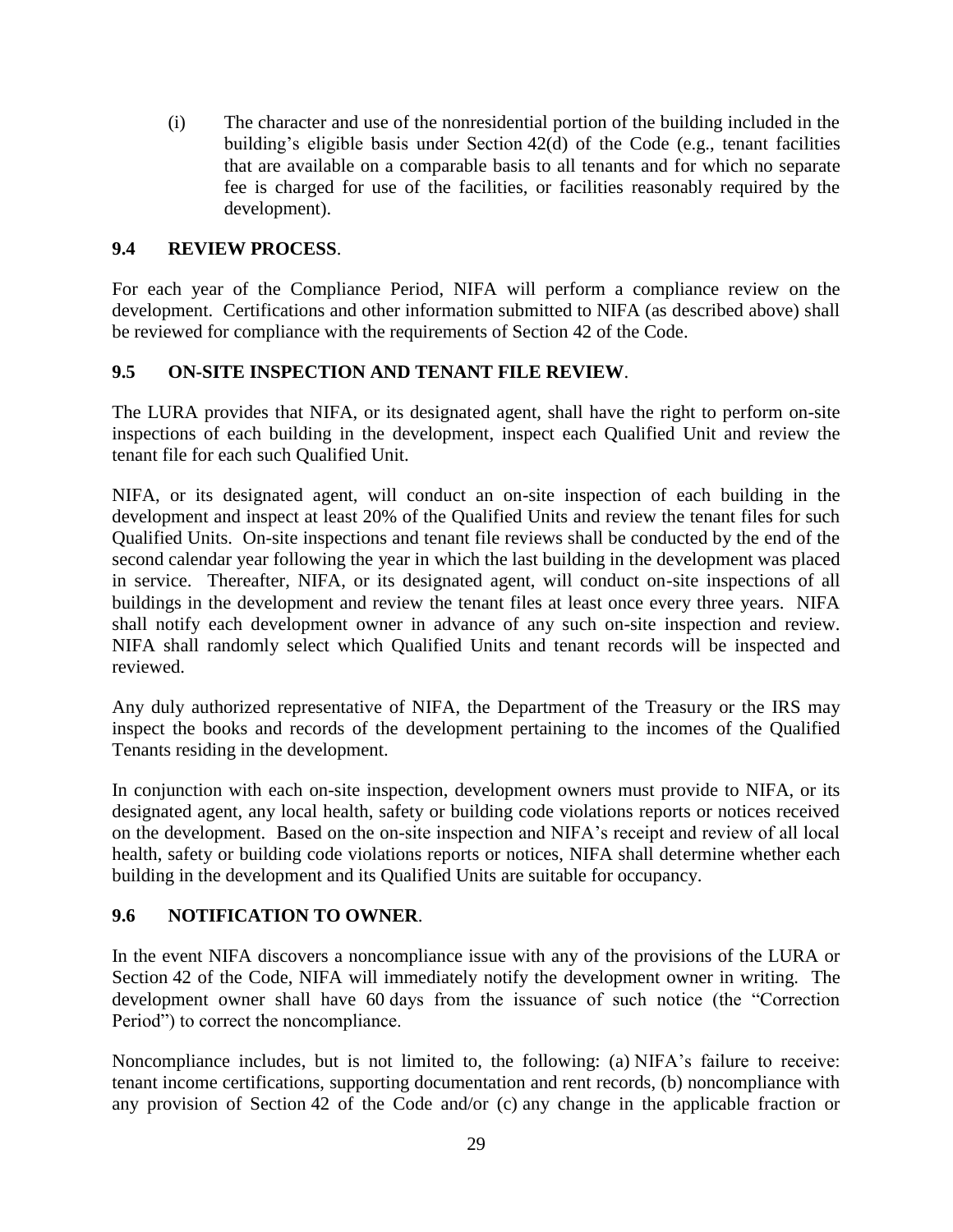eligible basis of the development which would result in a decrease in the Qualified Basis of the development. NIFA shall be authorized and entitled, pursuant to the provisions of the LURA, to perform all acts necessary to comply with the monitoring and notification responsibilities set forth in Section  $42(m)(i)(B)(iii)$  of the Code and any Treasury Regulations promulgated thereunder or other interpretations thereof by the IRS or the courts.

## **9.7 NOTICE TO INTERNAL REVENUE SERVICE**.

Within 45 days after the expiration of the Correction Period, NIFA shall file with the IRS, a copy of Form 8823, explaining the nature of the noncompliance and whether or not such noncompliance has been corrected.

#### **9.8 LIABILITY**.

Compliance with the requirements of Section 42 of the Code is the sole responsibility of the development owner. NIFA's obligations to monitor for compliance with the requirements of Section 42 of the Code does not, and will not, make NIFA liable for a development owner's noncompliance.

All CRANE Applications and LIHTC Applications, materials, exhibits and correspondence submitted to NIFA are the property of NIFA. An agreement may be made between NIFA and any other appropriate federal regulatory agency to exchange such information.

Correspondence and inquiries should be directed to:

Nebraska Investment Finance Authority (NIFA) Suite 200 1230 O Street Lincoln, NE 68508-1402 Attention: LIHTC Program Telephone: (402) 434-3900 (800) 204-NIFA Facsimile: (402) 434-3921 Internet: [www.NIFA.org](http://www.nifa.org/)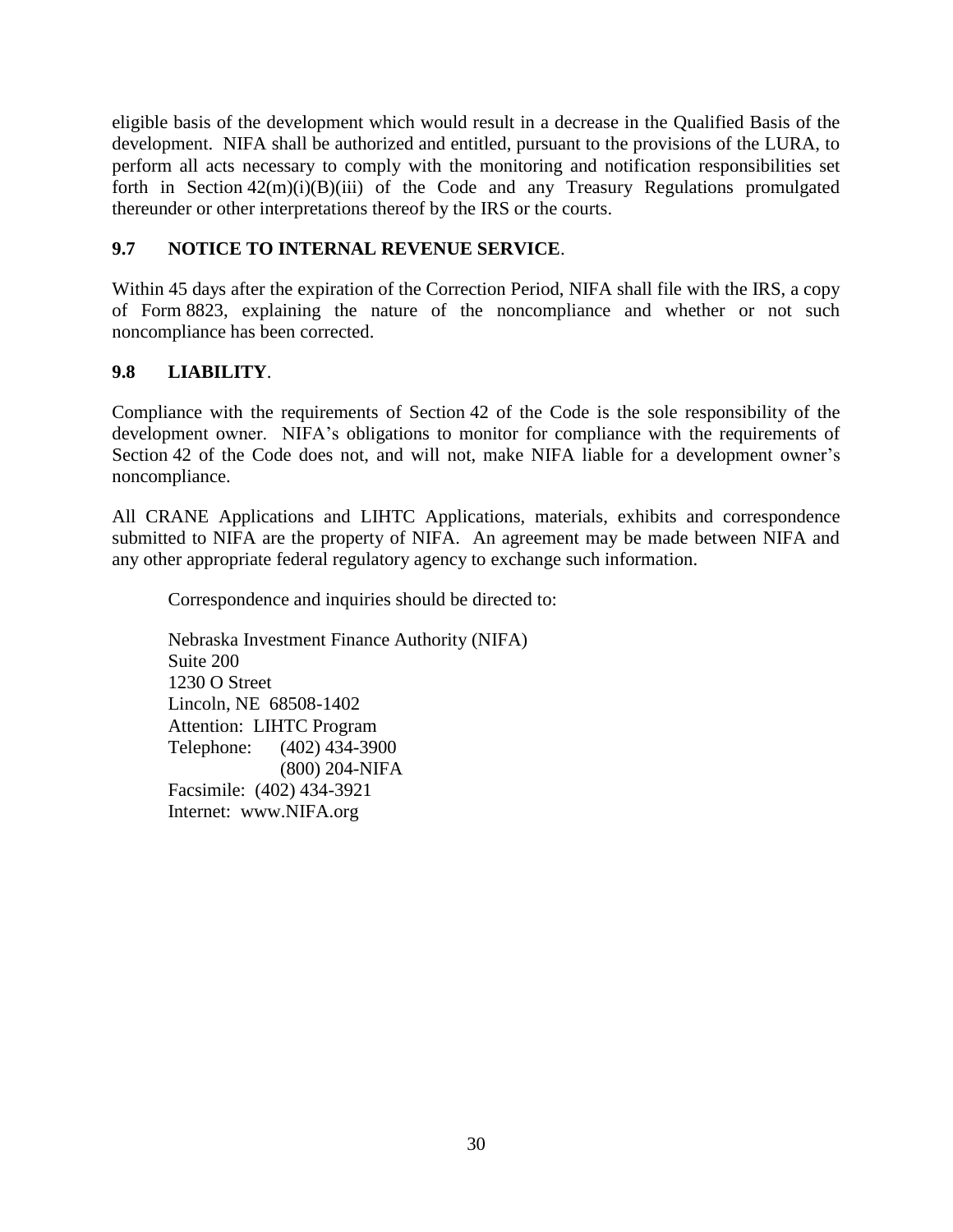## **EXHIBIT A**

## **FAIR HOUSING ACT ACCESSIBILITY CERTIFICATION**

The following is a certification regarding design and construction requirements of the Fair Housing Act (the "Act"). This certification represents many, but not all, of the requirements to the Act. This certification is not intended to be exhaustive; rather, it is a helpful guide in determining if the major requirements of the Act have been met in designing and constructing the development. **If a box below is not checked due to the applicability of an exception to the Act, the architect MUST include an explanation of the exception, including a citation to the relevant section of the Act.**

#### GENERAL REQUIREMENTS

Development has buildings containing 4 or more units and was designed and constructed for first occupancy on or after March 13, 1991.

 $\Box$  If it is an elevator building, all units are "covered units."

All units in buildings with elevators have features required by the Act.

If it is a non-elevator building, all ground-floor units are "covered units."

All ground-floor units in buildings without elevators have features required by the Act.

**NOTE**: There is a narrow exception which provides that a non-elevator building in a development need not meet all of the Act's requirements if it is impractical to have an accessible entrance to the non-elevator building because of hilly terrain or other unusual characteristics of the site.

#### ACCESSIBLE BUILDING ENTRANCE ON AN ACCESSIBLE ROUTE

- $\Box$  The accessible route is a continuous, unobstructed path (no stairs) through the development that connects all buildings containing covered units and all other amenities.
- $\Box$  The accessible route also connects to parking lots, public streets, public sidewalks and public transportation stops.
- $\Box$  All slopes are no steeper than 8.33%.
- All slopes between 5% and 8.33% have handrails.
- Covered units have at least one entrance on an accessible route.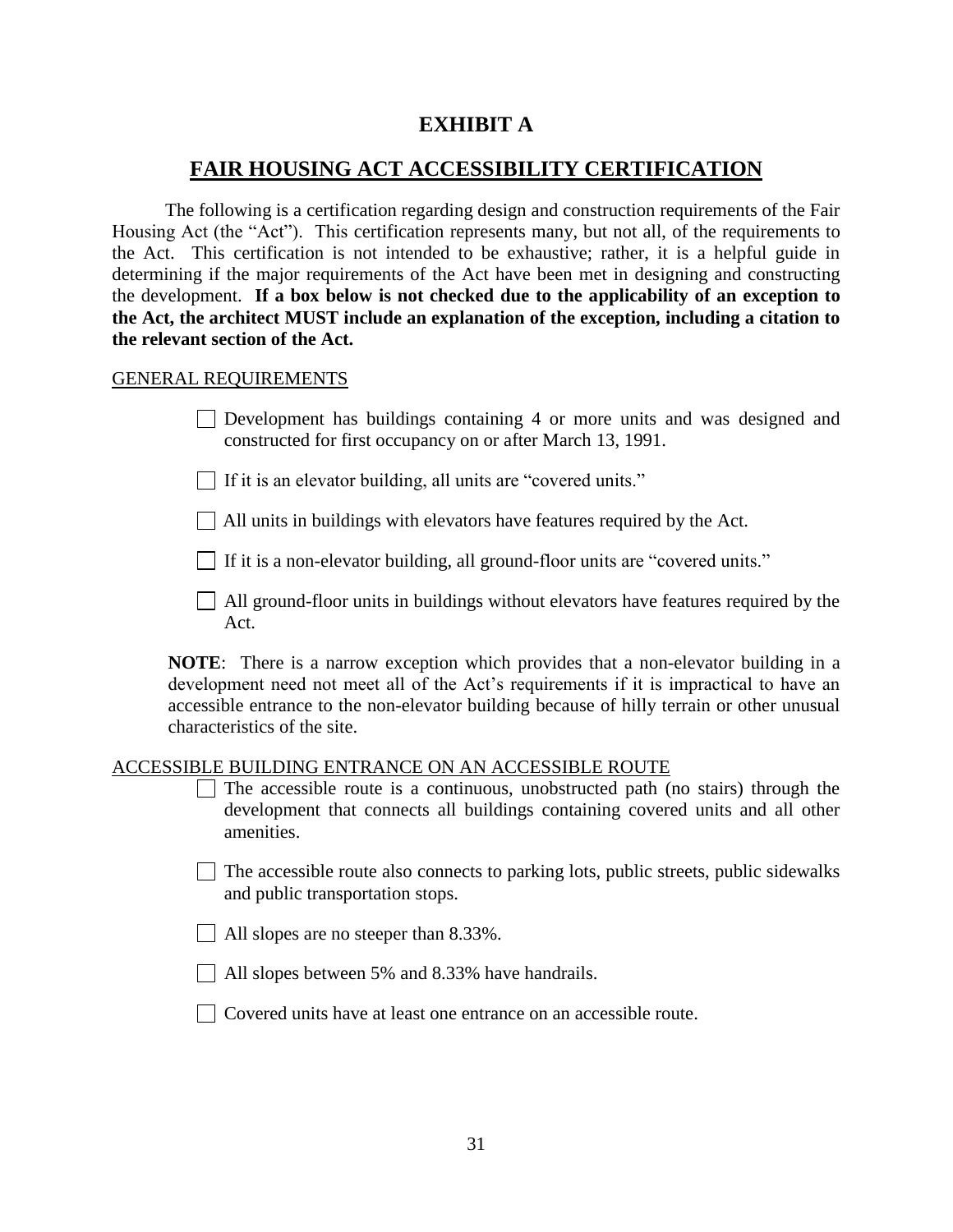|                             | There are sufficient curb cuts for a person using a wheelchair to reach every<br>building in the development.                                                                                                                                                                                            |  |  |  |  |  |  |
|-----------------------------|----------------------------------------------------------------------------------------------------------------------------------------------------------------------------------------------------------------------------------------------------------------------------------------------------------|--|--|--|--|--|--|
| COMMON AND PUBLIC USE AREAS |                                                                                                                                                                                                                                                                                                          |  |  |  |  |  |  |
|                             | At least two percent of all parking spaces are designated as handicapped parking.                                                                                                                                                                                                                        |  |  |  |  |  |  |
|                             | At least one parking space at each common and public use amenity is designated<br>as handicapped parking.                                                                                                                                                                                                |  |  |  |  |  |  |
|                             | All handicapped parking spaces are properly marked.                                                                                                                                                                                                                                                      |  |  |  |  |  |  |
|                             | All handicapped parking spaces are at least 96" wide with a 60" wide access aisle<br>which can be shared between two spaces.                                                                                                                                                                             |  |  |  |  |  |  |
| $\vert \ \ \vert$           | The accessible aisle connects to a curb ramp and the accessible route.                                                                                                                                                                                                                                   |  |  |  |  |  |  |
|                             | The rental or sales office is readily accessible and usable by persons with<br>disabilities.                                                                                                                                                                                                             |  |  |  |  |  |  |
|                             | All mailboxes, swimming pools, tennis courts, clubhouses, rest rooms, showers,<br>laundry facilities, trash facilities, drinking fountains, public telephones and other<br>common and public use amenities offered by the development are readily<br>accessible and usable by persons with disabilities. |  |  |  |  |  |  |
| <b>USABLE DOORS</b>         | All doors into and through covered units and common use facilities provide a<br>clear opening of at least 32" nominal width.                                                                                                                                                                             |  |  |  |  |  |  |
|                             | All doors leading into common use facilities have lever door handles that do not<br>require grasping and twisting.                                                                                                                                                                                       |  |  |  |  |  |  |
|                             | Thresholds at doors to common use facilities are no greater than 1/2".                                                                                                                                                                                                                                   |  |  |  |  |  |  |
|                             | All primary entrance doors to covered units have lever door handles that do not<br>require grasping and twisting.                                                                                                                                                                                        |  |  |  |  |  |  |
|                             | Thresholds at primary entrance doors to covered units are no greater than 3/4" and<br>beveled.                                                                                                                                                                                                           |  |  |  |  |  |  |
|                             | ACCESSIBLE ROUTE INTO AND THROUGH THE COVERED UNIT<br>All routes through the covered units are no less than 36" wide.                                                                                                                                                                                    |  |  |  |  |  |  |
|                             | <b>ACCESSIBLE ENVIRONMENTAL CONTROLS</b><br>All light switches, electrical outlets, thermostats and other environmental controls<br>must be no less than 15" and no greater than 48" from the floor.                                                                                                     |  |  |  |  |  |  |
|                             | REINFORCED BATHROOM WALLS FOR GRAB BARS                                                                                                                                                                                                                                                                  |  |  |  |  |  |  |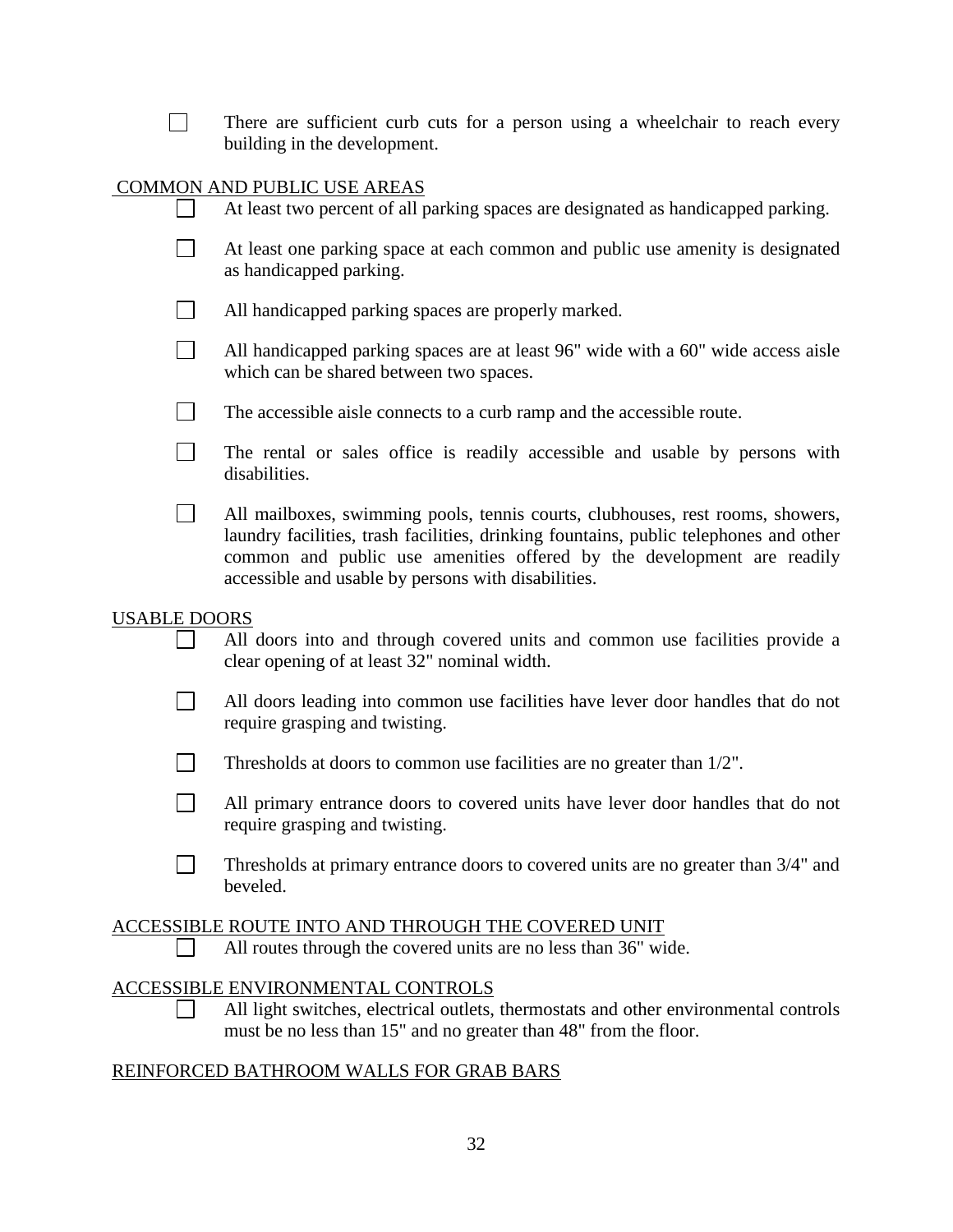| Reinforcements are built into the bathroom walls surrounding toilets, showers and |
|-----------------------------------------------------------------------------------|
| bathtubs for the later installation of grab bars.                                 |

## USABLE KITCHENS AND BATHROOMS

| At least 30" x 48" of clear floor space at each kitchen fixture and appliance.                                                                                      |
|---------------------------------------------------------------------------------------------------------------------------------------------------------------------|
| At least 40" between opposing cabinets and appliances.                                                                                                              |
| At least a 60" diameter turning circle in U-shaped kitchens unless the cooktop or<br>sink at end of U-shaped kitchen has removable cabinets beneath for knee space. |
| In bathroom, at least $30'' \times 48''$ of clear floor space outside swing of bathroom<br>door.                                                                    |
| Sufficient clear floor space in front of and around sink, toilet and bathtub for use<br>by persons using wheelchairs.                                               |

Certification completed by the development architect:

By

Printed Name

Title

Date \_\_\_\_\_\_\_\_\_\_\_\_\_\_\_\_